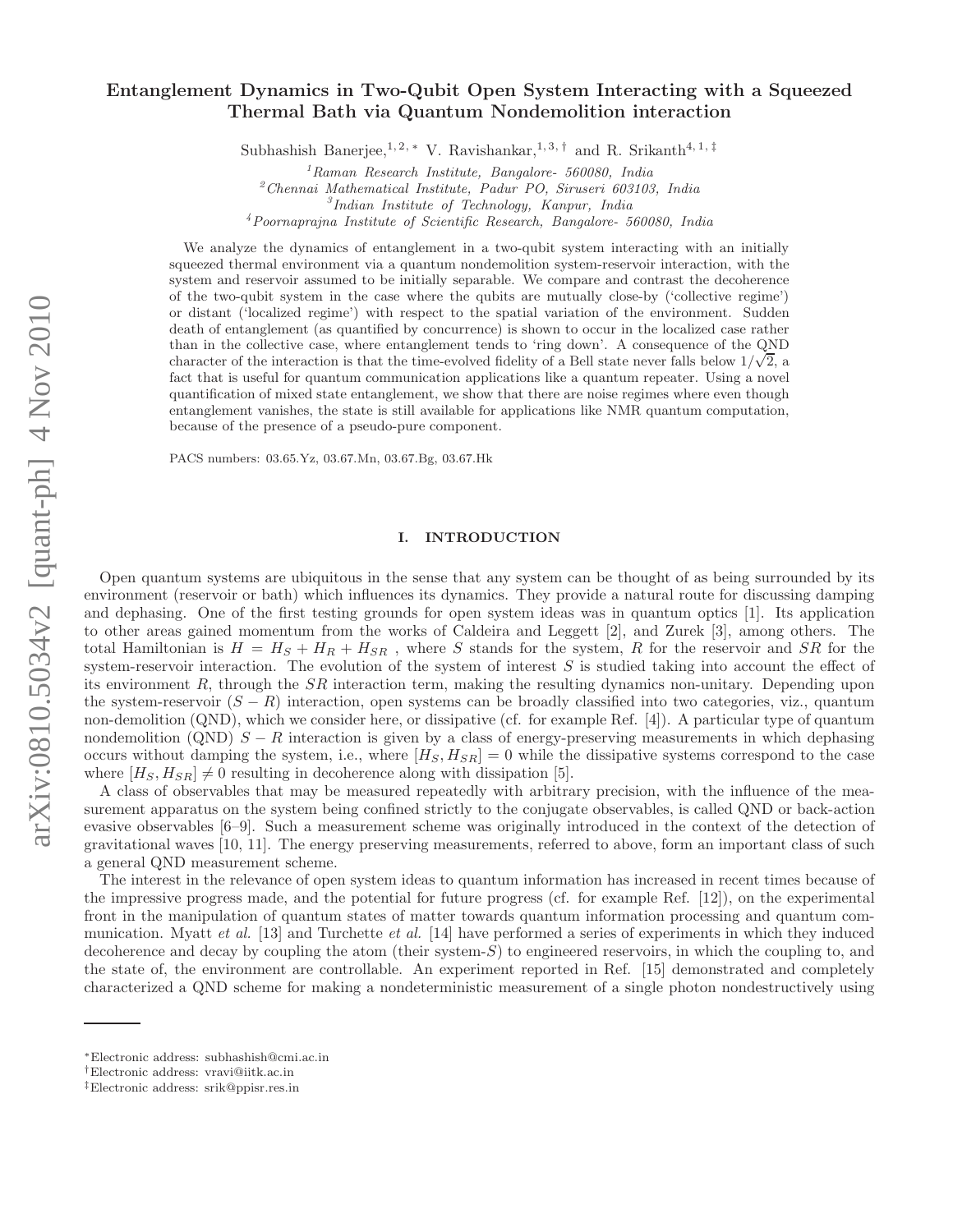only linear optics and photo-detection of ancillary modes, to induce a strong nonlinearity at the single photon level. The dynamics of decoherence in continuous atom-optical QND measurements has been studied in [16].

Quantum entanglement is the inherent property of a system to exhibit correlations, the physical basis being the nonlocal nature of quantum mechanics [17], and hence is a property that is exclusively quantum in nature. Entanglement plays a central role in quantum information theory [18], in quantum computation as in the Shor algorithm [19], and quantum error correction [20]. A number of methods have been proposed for creating entanglement involving trapped atoms [21–23].

An important issue is to study how quantum entanglement is affected by noise, which can be thought of as a manifestation of an open system effect [24]. A recent experimental investigation of the dynamics of entanglement with a continuous monitoring of the environment, i.e., via a realization of quantum trajectories [25], has been made in [26]. Here we study the effect of noise on the entanglement generated between two spatially separated qubits, by means of their interaction with the bath, which is taken to be in an initial squeezed-thermal state [5, 27]. This is of relevance to evaluate the performance of two-qubit gates in practical quantum information processing systems. The two qubits are intially uncorrelated. With the advent of time entanglement builds up between them via their interaction with the bath but eventually gets destroyed because of the quantum to classical transition mediated by the noise. In this paper we study the effect of noise generated by a QND  $S - R$  interaction. The issue of a dissipative noise is taken up in a separate work.

Since we are dealing here with a two qubit system which very rapidly evolves into a mixed state, a study of entanglement would necessarily involve a measure of entanglement for mixed states. Entanglement of a bipartite system [28] in a pure state is unambigious and well defined. However, mixed state entanglement (MSE) is not so well defined. Thus, although a number of criteria such as entanglement of formation [29–31] and negativity [32] exist, there is a realization [29] that a single quantity is inadequate to describe MSE. This was the principal motivation for the development of a new prescription of MSE [33] in which it is characterized not by a number, but as a probability density function (PDF). This generalization provides an exhaustive and geometrical characterization of entanglement : by exploring the entanglement content in the various subspaces spanning the two-qubit Hilbert space. The known prescriptions such as concurrence and negativity emerge as particular elements in the set of parameters that characterize the probability density function. We will study entanglement in the two-qubit system using concurrence as well as the probability density function.

The plan of the paper is as follows. In Sections II and III, we develop our open system model for the multiqubit dynamics under the influence of a QND  $S - R$  interaction. Section II develops the general dynamics for a multi-qubit system, where the qubits are spatially separated and initially uncorrelated, and the bath is in a general squeezed-thermal state. Section III specializes these considerations to the case of two qubits. In Section IV, we point out some interesting symmetries obeyed by the two-qubit dynamics. Section V makes a brief application of the model to practical quantum communication, in particular, in the realization of a quantum repeater [34, 35]. In Section VI, we give a brief description of the recently developed entanglement measure of MSE [33]. Section VII deals with the entanglement analysis of the two-qubit open system using the PDF as a measure of entanglement. We also dwell upon the usual measure of MSE, concurrence. We deal with the scenarios where the two qubits effectively interact via localized  $S - R$  interactions, called the localized (independent) decoherence model, as also when they interact collectively with the bath, called the collective decoherence model. The usefulness of the PDF measure of entanglement is that it allows us to demonstrate the existence of noise regimes where even though entanglement vanishes, the state is still available for applications like NMR quantum computation, because of the presence of a pseudo-pure component. In Section VIII, as an application of the PDF, we make a brief discussion of the temperature dependent effective dynamics obeyed by the two-qubit open system in the collective decoherence regime. In Section IX, we make our conclusions.

#### II. MULTI -QUBIT QND INTERACTION WITH A SQUEEZED THERMAL BATH

We consider the Hamiltonian, describing the QND interaction of L qubits with the bath as [5, 36, 37]

$$
H = H_S + H_R + H_{SR}
$$
  
=  $\sum_{n=1}^{L} \hbar \varepsilon_n J_z^n + \sum_k \hbar \omega_k b_k^{\dagger} b_k + \sum_{n,k} \hbar J_z^n (g_k^n b_k^{\dagger} + g_k^{n*} b_k).$  (1)

Here  $H_S$ ,  $H_R$  and  $H_{SR}$  stand for the Hamiltonians of the system, reservoir and system-reservoir interaction, respectively.  $b_k^{\dagger}$ ,  $b_k$  denote the creation and annihilation operators for the reservoir oscillator of frequency  $\omega_k$ ,  $g_k^n$  stands for the coupling constant (assumed to be position dependent) for the interaction of the oscillator field with the qubit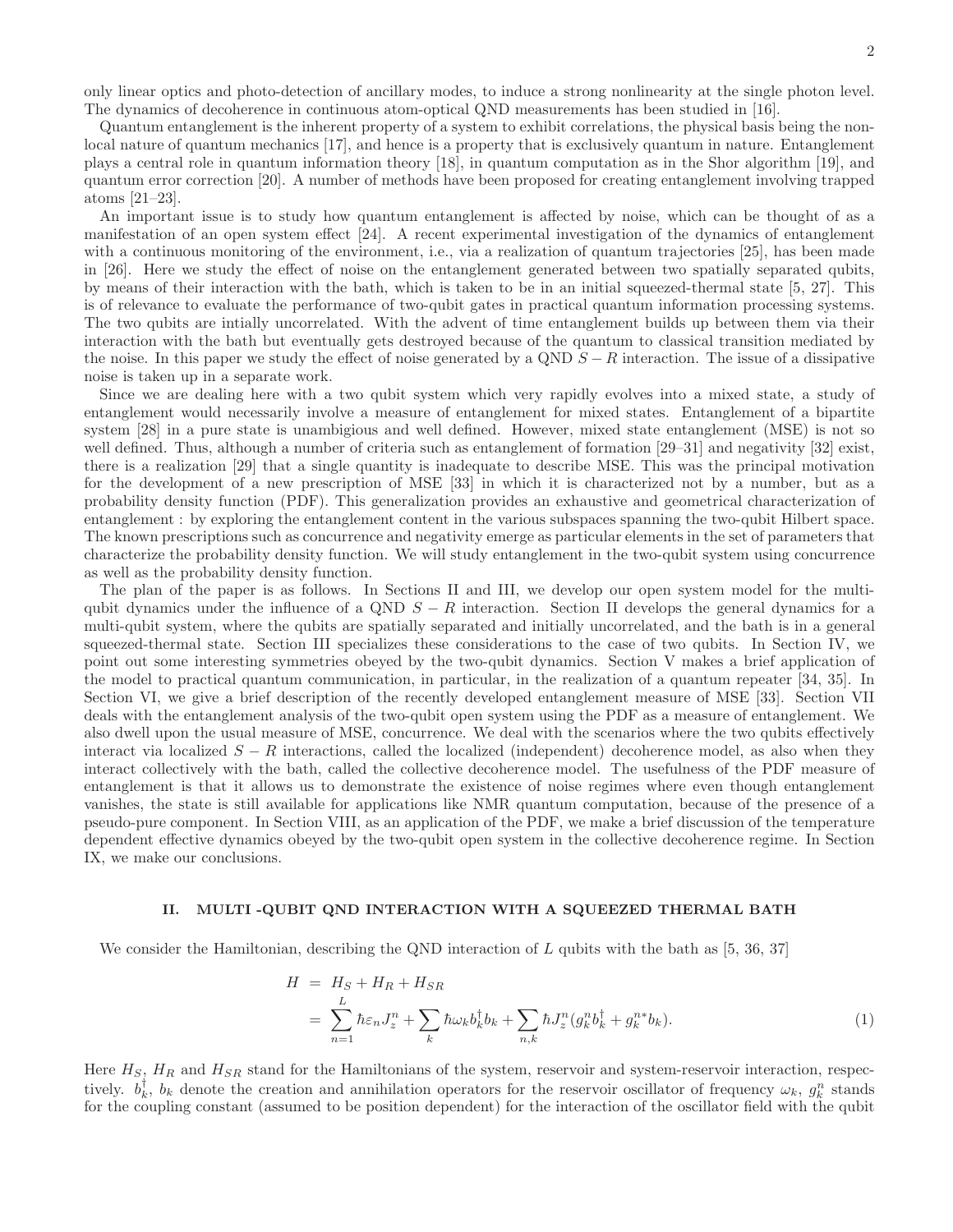system and are taken to be

$$
g_k^n = g_k e^{-ik \cdot r_n},\tag{2}
$$

where  $r_n$  is the qubit position. Since  $[H_S, H_{SR}] = 0$ , the Hamiltonian (1) is of QND type. In the parlance of quantum information theory, the noise generated is called the phase damping noise [5, 38].

The position dependence of the coupling of the qubits to the bath (2) helps to bring out the effect of entanglement between qubits through the qubit separation:  $r_{mn} \equiv r_m - r_n$ . This allows for a discussion of the dynamics in two regimes: (A). localized decoherence where  $k.r_{mn} \sim \frac{r_{mn}}{\lambda} \ge 1$  and (B). collective decoherence where  $k.r_{mn} \sim \frac{r_{mn}}{\lambda} \to 0$ . The case (B) of collective decoherence would arise when the qubits are close enough for them to experience the same environment, or when the bath has a long correlation length (set by the effective wavelength  $\lambda$ ) compared to the interqubit separation  $r_{mn}$  [36]. Our aim is to study the reduced dynamics of the qubit system. As in the case of a single qubit QND interaction with bath [5, 37], the density matrix is evaluated in the system eigenbasis  $|i_n\rangle = |\pm \frac{1}{2}\rangle$ (the possible eigenstates of  $J_z^n$  with eigenvalues  $j_n = \pm \frac{1}{2}$ ). The system-plus-reservoir composite is closed and hence obeys a unitary evolution given, in the interaction picture, by

$$
\rho(t) = U_I(t)\rho(0)U_I^{\dagger}(t),\tag{3}
$$

where

$$
U_I(t) = \mathcal{T}e^{-(i/\hbar)\int_0^t dt' H_I(t')},\tag{4}
$$

with  $H_I(t) = e^{i(H_S + H_R)t/\hbar} H_{SR} e^{-i(H_S + H_R)t/\hbar}$ , and  $\mathcal{T}$  denotes time ordering. Also

$$
\rho(0) = \rho^s(0)\rho_R(0),\tag{5}
$$

i.e., we assume separable initial conditions. Here

$$
\rho^s(0) = \rho_1^s(0) \otimes \rho_2^s(0) \cdots \otimes \rho_L^s(0), \tag{6}
$$

is the initial state of the qubit system and the subscripts denote the individual qubits. In Eq. (5),  $\rho_R(0)$  is the initial density matrix of the reservoir which we take to be a broadband squeezed thermal bath [5, 37, 38] given by

$$
\rho_R(0) = S(\alpha, \Phi)\rho_{th}S^{\dagger}(\alpha, \Phi),\tag{7}
$$

where

$$
\rho_{th} = \prod_{k} \left[ 1 - e^{-\beta \hbar \omega_k} \right] e^{-\beta \hbar \omega_k b_k^{\dagger} b_k} \tag{8}
$$

is the density matrix of the thermal bath at temperature T, with  $\beta \equiv 1/(k_BT)$ ,  $k_B$  being the Boltzmann constant, and

$$
S(\alpha_k, \Phi_k) = \exp\left[\alpha_k \left(\frac{b_k^2}{2} e^{-2i\Phi_k} - \frac{b_k^{\dagger 2}}{2} e^{2i\Phi_k}\right)\right]
$$
\n(9)

is the squeezing operator with  $\alpha_k$ ,  $\Phi_k$  being the squeezing parameters [39].

In order to obtain the reduced dynamics of the system , we trace over the reservoir variables. The matrix elements of the reduced density matrix in the system eigenbasis are obtained for the localized and collective decoherence models as:

## A. Localized decoherence model

$$
\rho_{\{i_n,j_n\}}^s(t) = \exp[i\{\Theta_{\{i_n,j_n\}}^{\text{lc}}(t) - \Lambda_{\{i_n,j_n\}}^{\text{lc}}(t)\}] \exp[-\Gamma_{\{i_n,j_n\}(sq)}^{\text{lc}}(t)]\rho_{\{i_n,j_n\}}^s(0). \tag{10}
$$

Here  $\rho_{\{i_n,j_n\}}^s(t)$  stands for  $\langle i_L, i_{L-1},...,i_1|\text{Tr}_R\rho^s(t)|j_L,j_{L-1},...,j_1\rangle$  and the symbol  $\{i_n,j_n\}$  stands collectively for  $i_1, j_1; i_2, j_2; \ldots; i_L, j_L$ . The superscript lc is to indicate that these expressions are for the localized decoherence model and the subscript sq indicates that the bath starts in a squeezed thermal initial state. As seen from the expressions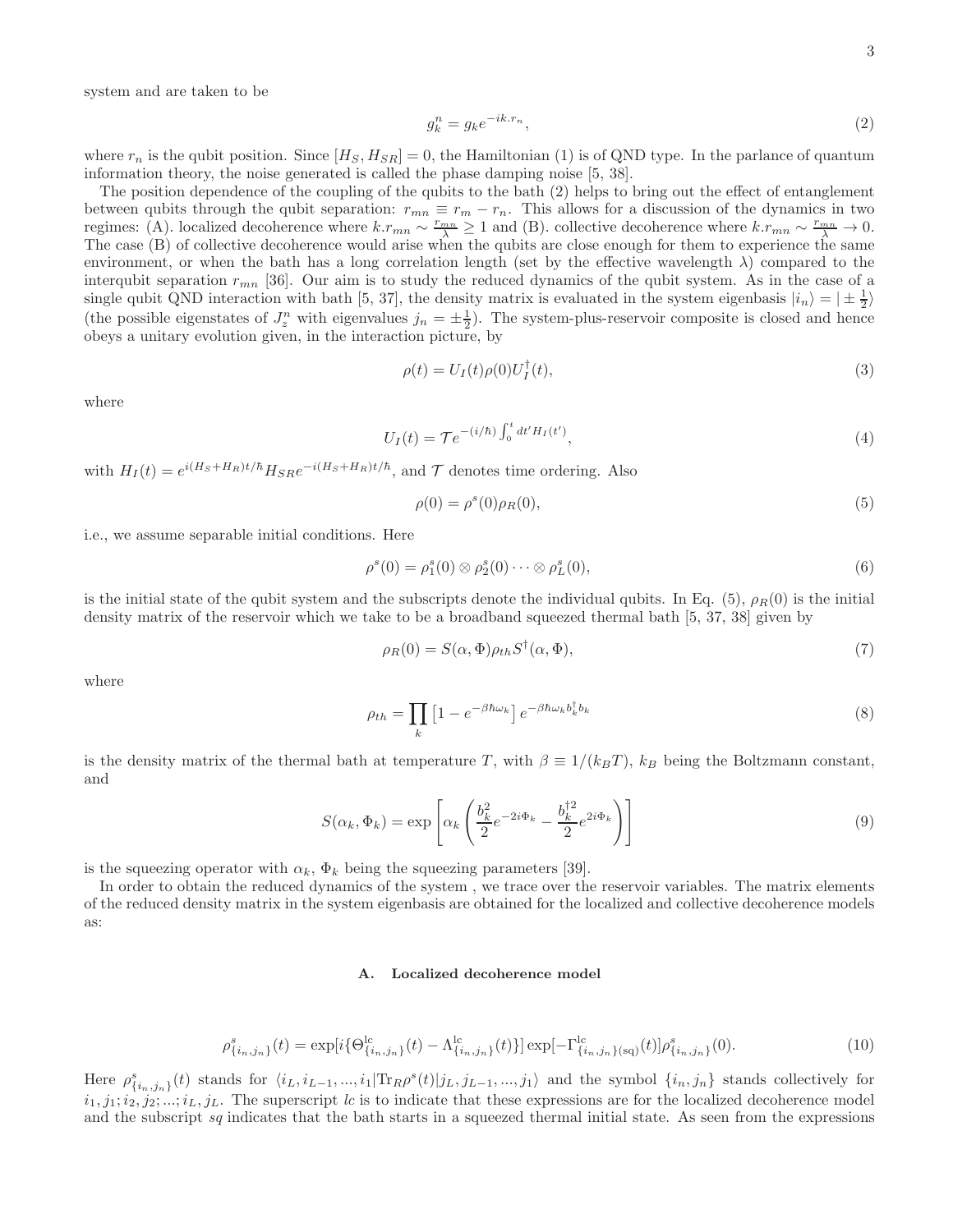given below,  $\Theta_{\{i_n,j_n\}}^{\text{lc}}$  and  $\Lambda_{\{i_n,j_n\}}^{\text{lc}}$  are independent of the bath initial conditions and are given in the continuum limit (assuming a quasi-continuous bath spectrum) by

$$
\Theta_{\{i_n,j_n\}}^{lc}(t) = 2 \int_{0}^{\infty} d\omega I(\omega) S(\omega, t) \sum_{\substack{m=1, n=2 \\ (m \neq n)}}^{L} (i_m i_n - j_m j_n) \cos(\omega t_s), \tag{11}
$$

$$
\Lambda_{\{i_{n},j_{n}\}}^{lc}(t) = 2 \int_{0}^{\infty} d\omega I(\omega) C(\omega, t) \sum_{(m \neq n)}^{L} i_{m} j_{n} \sin(\omega t_{s}). \tag{12}
$$

In the above equations,  $I(\omega)$  is the bath spectral density given in terms of the system (qubits) and bath coupling constant as  $I(\omega) = \sum$  $\sum_{k} \delta(\omega - \omega_k) g_k^2$ , which for the Ohmic case considered here has the form

$$
I(\omega) = \frac{\gamma_0}{\pi} \omega e^{-\omega/\omega_c},\tag{13}
$$

where  $\gamma_0$  and  $\omega_c$  are two bath parameters. Also

$$
S(\omega, t) = \frac{\omega t - \sin(\omega t)}{\omega^2},\tag{14}
$$

and

$$
C(\omega, t) = \frac{1 - \cos(\omega t)}{\omega^2}.
$$
\n(15)

In Eqs. (11) and (12),  $\omega t_s \equiv k \cdot r_{mn}$  [36], where  $t_s$  is the transit time introduced in order to express the system-bath coupling in the frequency domain.  $\Gamma_{sq}^{lc}(t)$  in Eq. (10) is given as

$$
\Gamma_{\{i_n,j_n\}(sq)}^{lc}(t) = \int_{0}^{\infty} d\omega I(\omega) \coth(\frac{\beta \hbar \omega}{2})
$$
\n
$$
\times \left[ \cosh(2\alpha) C(\omega, t) \left\{ \sum_{m=1}^{L} (i_m - j_m)^2 + 2 \sum_{\substack{m=1, n=2 \\ (m \neq n)}}^{L} (i_m - j_m)(i_n - j_n) \cos(\omega t_s) \right\} \right]
$$
\n
$$
- \frac{2}{\omega^2} \sin^2(\frac{\omega t}{2}) \sinh(2\alpha) \left\{ \cos(\omega (t - 2a)) [\sum_{m=1}^{L} (i_m - j_m)^2 \cos(\omega t_{corr1}) + 2 \sum_{\substack{m=1, n=2 \\ (m \neq n)}}^{L} (i_m - j_m)(i_n - j_n) \cos(\omega t_{corr2})] + \sin(\omega (t - 2a)) [\sum_{m=1}^{L} (i_m - j_m)^2 \sin(\omega t_{corr1}) + 2 \sum_{\substack{m=1, n=2 \\ (m \neq n)}}^{L} (i_m - j_m)(i_n - j_n) \sin(\omega t_{corr2})] \right\}, \tag{16}
$$

where we have defined two new time scales  $\omega t_{corr1} \equiv 2k \cdot r_m$  and  $\omega t_{corr2} \equiv k \cdot (r_n + r_m)$  which are due to the nonstationary effects introduced by the squeezed thermal bath. Here we have for simplicity taken the squeezed bath parameters as

$$
\cosh(2\alpha(\omega)) = \cosh(2\alpha), \quad \sinh(2\alpha(\omega)) = \sinh(2\alpha), \n\Phi(\omega) = a\omega,
$$
\n(17)

where  $a$  is a constant depending upon the squeezed bath.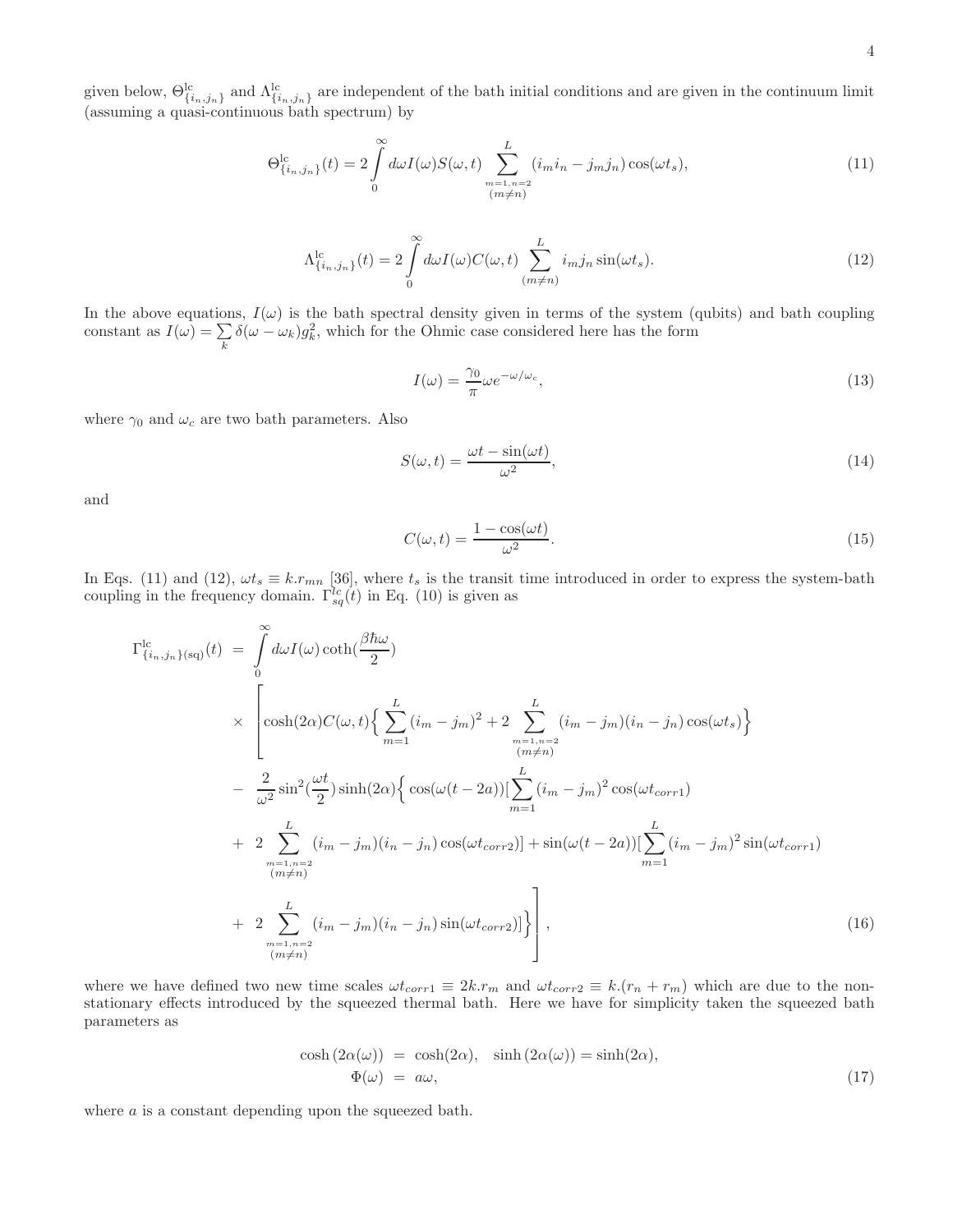#### B. Collective decoherence model

The reduced density matrix is given by

$$
\rho_{\{i_n,j_n\}}^s(t) = \exp[i\{\Theta_{\{i_n,j_n\}}^{\text{col}}(t) - \Lambda_{\{i_n,j_n\}}^{\text{col}}(t)\}] \exp[-\Gamma_{\{i_n,j_n\}(sq)}^{\text{col}}(t)]\rho_{\{i_n,j_n\}}^s(0). \tag{18}
$$

The superscript col is to indicate that these expressions are for the collective decoherence model and the subscript sq indicates that the bath starts in a squeezed thermal initial state. As in the case of localized decoherence,  $\Theta^{\text{col}}$  and Λ col are independent of the bath initial conditions and are given in the continuum limit (assuming a quasi-continuous bath spectrum) by

$$
\Theta^{\text{col}}(t) = \int_{0}^{\infty} d\omega I(\omega) S(\omega, t) \left[ \left( \sum_{m=1}^{L} i_m \right)^2 - \left( \sum_{m=1}^{L} j_m \right)^2 \right], \tag{19}
$$

$$
\Lambda^{\text{col}}(t) = 0. \tag{20}
$$

The bath spectral density  $I(\omega)$  is as in Eq. (13). In Eq. (18),  $\Gamma_{\{i_n,j_n\}(sq)}^{col}(t)$  is

$$
\Gamma_{\{i_n,j_n\}(sq)}^{col}(t) = \int_{0}^{\infty} d\omega I(\omega) \coth\left(\frac{\beta \hbar \omega}{2}\right) \left[ \cosh(2\alpha) C(\omega, t) \left[ \sum_{m=1}^{L} (i_m - j_m) \right]^2 \right.\n- \frac{2}{\omega^2} \sin^2\left(\frac{\omega t}{2}\right) \sinh(2\alpha) \left\{ \cos(\omega(t - 2a)) \left[ \sum_{m=1}^{L} (i_m - j_m)^2 \cos(\omega t_{corr1}) \right. \right.\n+ 2 \sum_{\substack{m=1, n=2 \ (m \neq n)}}^{L} (i_m - j_m)(i_n - j_n) \cos(\omega t_{corr2}) \right] + \sin(\omega(t - 2a)) \left[ \sum_{m=1}^{L} (i_m - j_m)^2 \sin(\omega t_{corr1}) \right.\n+ 2 \sum_{\substack{m=1, n=2 \ (m \neq n)}}^{L} (i_m - j_m)(i_n - j_n) \sin(\omega t_{corr2}) \right],
$$
\n(21)

All the other terms are as defined above. On comparing Eq. (21) with (16), we find that the terms proportional to  $\sinh(2\alpha)$ , arising from the non-stationarity of the squeezed bath, are same while the terms proportional to  $\cosh(2\alpha)$ differ from each other. For the collective decoherence model,  $\omega t_s \equiv k \cdot r_{mn} \equiv 0$ , but the two time-scales coming from the non-stationary components of the squeezed thermal bath, i.e.,  $\omega t_{corr1} \equiv 2k \cdot r_m$  and  $\omega t_{corr2} \equiv k \cdot (r_n + r_m)$  are both non-zero, indicative of correlations induced between the qubits by the bath squeezing. For the case of zero bath squeezing, both the Eqs. (21) and (16) reduce to their corresponding values for the case of a thermal bath [36].

## III. TWO QUBIT INTERACTION

Here we specialize the general considerations of the previous section to the case of two qubits.

## A. Localized decoherence model

The reduced density matrix is a specialization of Eq. (10) to the case of two qubits, say a and b. Here  $\rho_{\{i_n,j_n\}}^s(t)$ would be  $\rho_{\{i_a,j_b\}}^s(t)$  which represents  $\langle i_a, i_b | \text{Tr}_R \rho^s(t) | j_a, j_b \rangle$ , where the states  $|i_a\rangle$  or  $|i_b\rangle$  have eigenvalues  $\pm \frac{1}{2}$ . We will collectively represent the two-particle index ab by a single 4-level index according to the following scheme:

$$
-\frac{1}{2}, -\frac{1}{2} \equiv 0, \quad -\frac{1}{2}, \frac{1}{2} \equiv 1, \quad \frac{1}{2}, -\frac{1}{2} \equiv 2, \quad \frac{1}{2}, \frac{1}{2} \equiv 3.
$$

Thus there will be sixteen elements of the density matrix, which we enumerate below. They are seen to satisfy the symmetries

$$
\rho_{32}^s(t) = \rho_{23}^{*s}(t) = \rho_{01}^s(t) = \rho_{10}^{*s}(t),\tag{22}
$$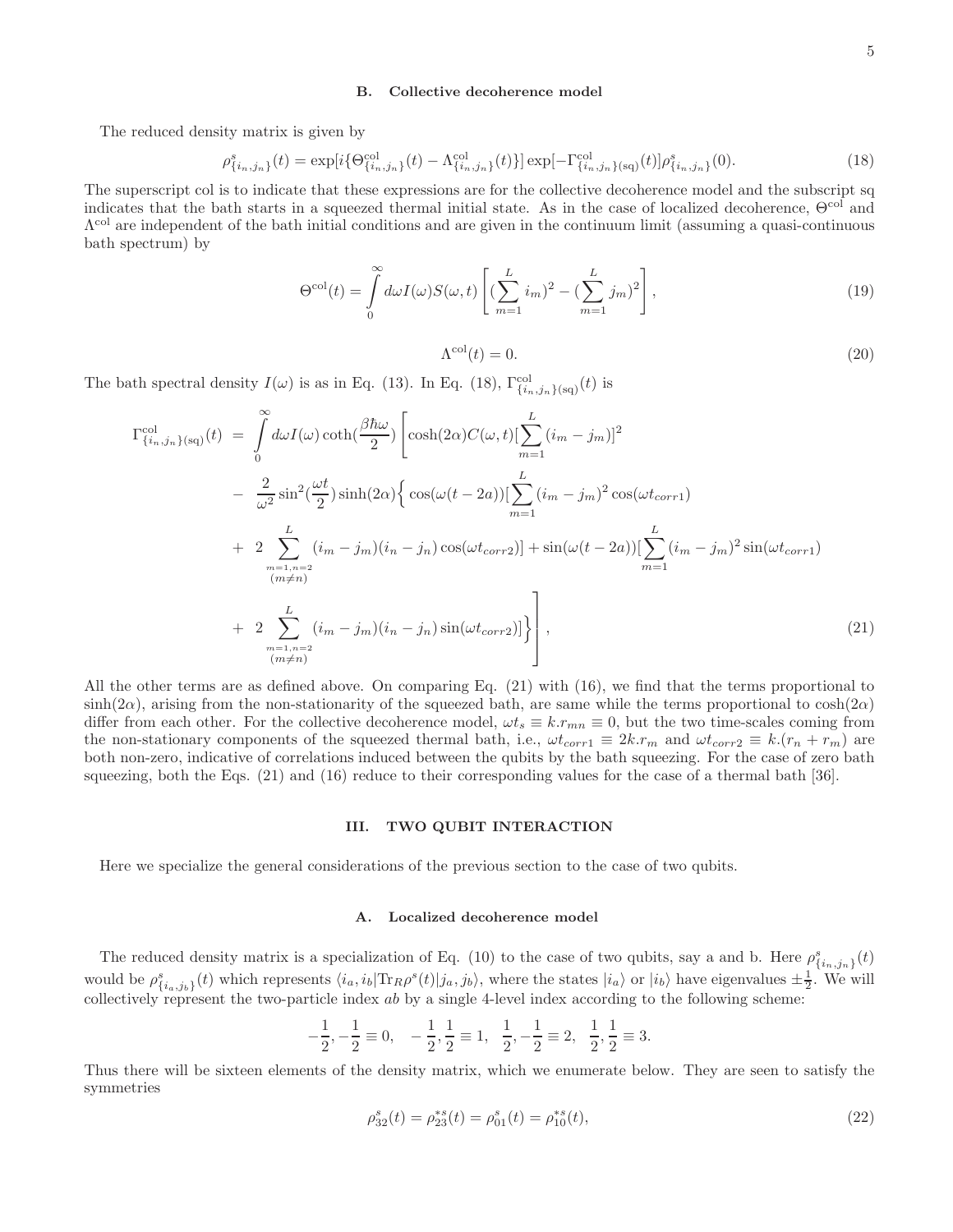where ∗ in the superscript indicates complex conjugation, and of course the first and last equality follow from the hermiticity of the density operator. In the Eqs. (22),  $\Theta_{\{i_n,j_n\}}^{\text{lc}}(t)$ ,  $\Lambda_{\{i_n,j_n\}}^{\text{lc}}(t)$  can be obtained from the Eqs. (11), (12), respectively, and  $\Gamma^{\text{lc}}_{\{i_n,j_n\}(\text{sq})}(t)$  from Eq. (16) and are given by

$$
\Theta_{32}^{\text{lc}}(t) = \Theta_{01}^{\text{lc}}(t) = \int_{0}^{\infty} d\omega I(\omega) S(\omega, t) \cos(\omega t_s), \qquad (23)
$$

$$
\Lambda_{32}^{\text{lc}}(t) = \Lambda_{01}^{\text{lc}}(t) = -\int_{0}^{\infty} d\omega I(\omega) C(\omega, t) \sin(\omega t_s), \tag{24}
$$

$$
\Theta_{23}^{\rm lc}(t) = \Theta_{10}^{\rm lc}(t) = -\Theta_{32}^{\rm lc}(t) = -\Theta_{01}^{\rm lc}(t),\tag{25}
$$

$$
\Lambda_{23}^{\text{lc}}(t) = \Lambda_{10}^{\text{lc}}(t) = -\Lambda_{32}^{\text{lc}}(t) = -\Lambda_{01}^{\text{lc}}(t),\tag{26}
$$

and

$$
\Gamma_{\text{sq}}^{\text{lc}}(t) = \int_{0}^{\infty} d\omega I(\omega) \coth\left(\frac{\beta \hbar \omega}{2}\right) \left[ \cosh(2\alpha) C(\omega, t) - \frac{2}{\omega^2} \sin^2\left(\frac{\omega t}{2}\right) \sinh(2\alpha) \left\{ \cos(\omega (t - 2a)) \cos(\omega t_{corr1}^{(1)}) + \sin(\omega (t - 2a)) \sin(\omega t_{corr1}^{(1)}) \right\} \right],
$$
\n(27)

for all the above combinations. In the above equations,  $\omega t_s$  stands for  $k \cdot r_{ab}$  while  $\omega t_{corr1}^{(1)} \equiv 2k \cdot r_b$ . Interestingly, for the above cases, the correlation time  $\omega t_{corr2} \equiv k.(r_a + r_b)$  is absent. It can be seen that

$$
\rho_{aa}^s(t) = \rho_{aa}^s(0), \quad (a = 0, 1, 2, 3), \tag{28}
$$

from which follows that the population remains unchanged. This is a consequence of QND nature of the  $S - R$ interaction. Also,

$$
\rho_{21}^s(t) = \rho_{12}^s(t) = \rho_{12}^s(t), \n\rho_{30}^s(t) = \rho_{03}^s(t) = \rho_{03}^s(t),
$$
\n(29)

i.e., these components are purely real. In Eqs. (29),  $\Theta^{\rm lc}(t)$ ,  $\Lambda^{\rm lc}(t)$  and  $\Gamma^{\rm lc}_{\rm sq}(t)$  are given by

$$
\Theta^{\rm lc}(t) = 0 = \Lambda^{\rm lc}(t),\tag{30}
$$

and

$$
\Gamma_{\text{sq},30}^{\text{lc}}(t) = \Gamma_{\text{sq},03}^{\text{lc}}(t) =
$$
\n
$$
= \int_{0}^{\infty} d\omega I(\omega) \coth\left(\frac{\beta \hbar \omega}{2}\right) \left[2 \cosh(2\alpha) C(\omega, t)[1 + \cos(\omega t_s)] - \frac{2}{\omega^2} \sin^2\left(\frac{\omega t}{2}\right) \sinh(2\alpha)\right]
$$
\n
$$
\times \left\{ \cos(\omega(t - 2a)) [\cos(2k \cdot r_a) + \cos(2k \cdot r_b) + 2 \cos(k \cdot [r_a + r_b])] + \sin(\omega(t - 2a)) [\sin(2k \cdot r_a) + \sin(2k \cdot r_b) + 2 \sin(k \cdot [r_a + r_b])] \right\},\tag{31}
$$

$$
\Gamma_{\text{sq},21}^{\text{lc}}(t) = \Gamma_{\text{sq},12}^{\text{lc}}(t)
$$
\n
$$
= \int_{0}^{\infty} d\omega I(\omega) \coth\left(\frac{\beta \hbar \omega}{2}\right) \left[2 \cosh(2\alpha) C(\omega, t)[1 - \cos(\omega t_s)] - \frac{2}{\omega^2} \sin^2\left(\frac{\omega t}{2}\right) \sinh(2\alpha)\right]
$$
\n
$$
\times \left\{ \cos(\omega(t - 2a)) [\cos(2k \cdot r_a) + \cos(2k \cdot r_b) - 2 \cos(k \cdot [r_a + r_b])] + \sin(\omega(t - 2a)) [\sin(2k \cdot r_a) + \sin(2k \cdot r_b) - 2 \sin(k \cdot [r_a + r_b])] \right\} \right].
$$
\n(32)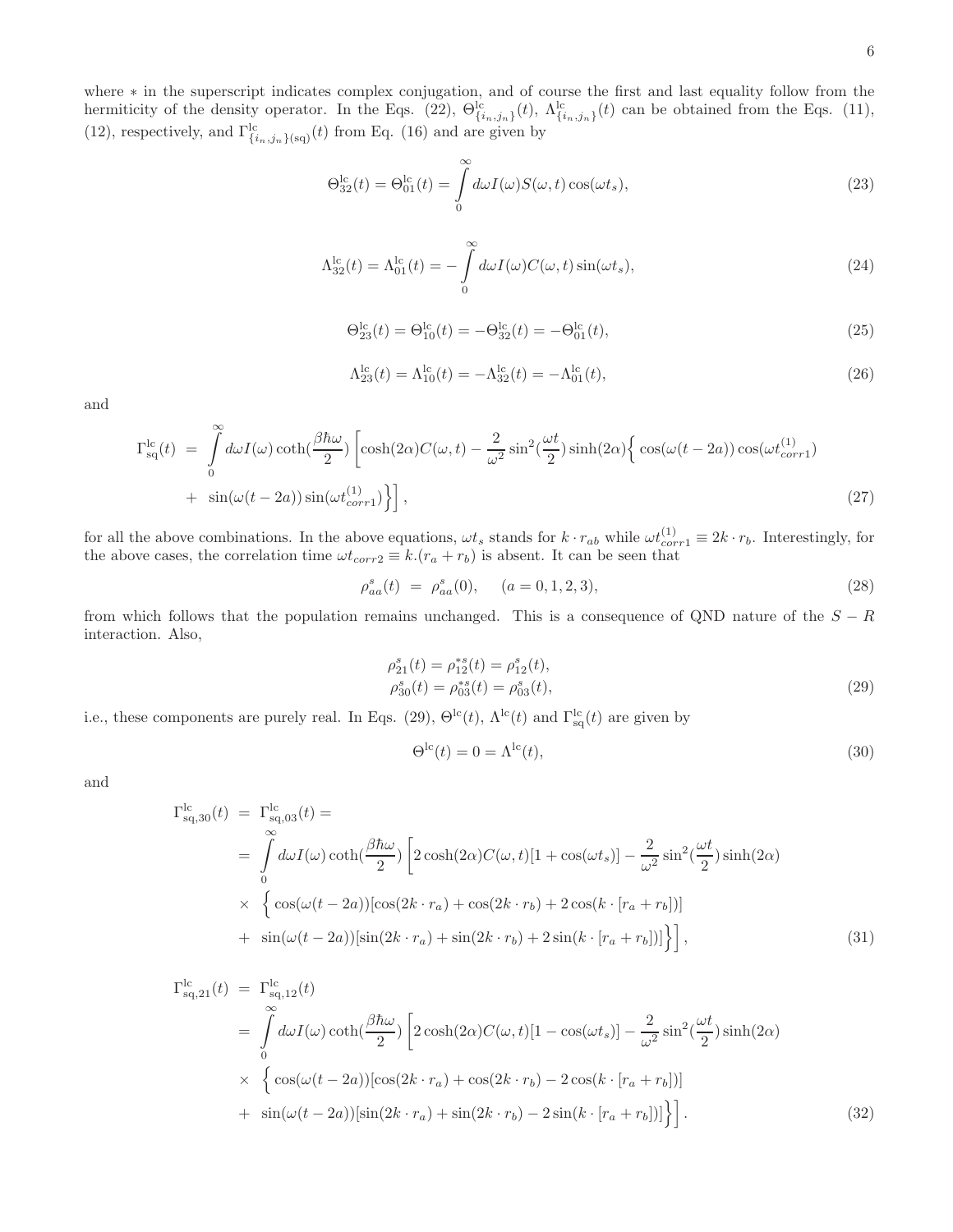Thus we see that the Eqs. (31), (32), depend on both  $2k \cdot r_a$  and  $2k \cdot r_b$ , and  $\omega t_{corr2}$  which is as defined above. Further,

$$
\rho_{31}^s(t) = \rho_{13}^{*s}(t) = \rho_{02}^s(t) = \rho_{20}^{*s}(t),\tag{33}
$$

where  $*$  in the superscript indicates complex conjugation. In Eqs. (33),  $\Theta^{\text{lc}}(t)$ ,  $\Lambda^{\text{lc}}(t)$  are

$$
\Theta_{31}^{\text{lc}}(t) = \Theta_{02}^{\text{lc}}(t) = \int_{0}^{\infty} d\omega I(\omega) S(\omega, t) \cos(\omega t_s), \tag{34}
$$

$$
\Lambda_{31}^{\text{lc}}(t) = \Lambda_{02}^{\text{lc}}(t) = \int_{0}^{\infty} d\omega I(\omega) C(\omega, t) \sin(\omega t_s), \qquad (35)
$$

$$
\Theta_{13}^{\text{lc}}(t) = \Theta_{20}^{\text{lc}}(t) = -\Theta_{31}^{\text{lc}}(t) = -\Theta_{02}^{\text{lc}}(t),\tag{36}
$$

$$
\Lambda_{13}^{\text{lc}}(t) = \Lambda_{20}^{\text{lc}}(t) = -\Lambda_{31}^{\text{lc}}(t) = -\Lambda_{02}^{\text{lc}}(t),\tag{37}
$$

and

$$
\Gamma_{\text{sq}}^{\text{lc}}(t) = \int_{0}^{\infty} d\omega I(\omega) \coth\left(\frac{\beta \hbar \omega}{2}\right) \left[ \cosh(2\alpha) C(\omega, t) - \frac{2}{\omega^2} \sin^2\left(\frac{\omega t}{2}\right) \sinh(2\alpha) \left\{ \cos(\omega (t - 2a)) \cos(\omega t_{corr1}^{(2)}) + \sin(\omega (t - 2a)) \sin(\omega t_{corr1}^{(2)}) \right\} \right],
$$
\n(38)

for all the above combinations. In the above equations,  $\omega t_s$  stands for  $k \cdot r_{ab}$  while  $\omega t_{corr1}^{(2)} \equiv 2k \cdot r_a$ . Interestingly, for the above cases, the correlation time  $\omega t_{corr2} \equiv k.(r_a + r_b)$  is absent. The Eqs. (22), (28), (29) and (33) cover all the density matrices for the two-qubit localized decoherence model. It can be shown from these results that with the increase in temperature, as also evolution time t and bath squeezing  $\alpha$ , the system becomes more mixed and hence looses its purity.

#### B. Collective decoherence model

The reduced density matrix is a specialization of Eq. (18) to the case of two qubits, say a and b. The notations are as before.

$$
\rho_{32}^s(t) = \rho_{23}^{*s}(t) = \rho_{01}^s(t) = \rho_{10}^{*s}(t),\tag{39}
$$

where \* in the superscript indicates complex conjugation. In the Eqs. (39),  $\Theta^{\text{col}}(t)$ ,  $\Lambda^{\text{col}}(t)$  (= 0) are obtained from the Eqs. (19), (20), respectively and  $\Gamma_{\text{sq}}^{\text{col}}(t)$  from Eq. (21). They are given by

$$
\Theta_{32}^{\text{in}}(t) = \Theta_{01}^{\text{in}}(t) = \int_{0}^{\infty} d\omega I(\omega) S(\omega, t), \tag{40}
$$

$$
\Theta_{23}^{\text{col}}(t) = \Theta_{10}^{\text{col}}(t) = -\Theta_{32}^{\text{col}}(t) = -\Theta_{01}^{\text{col}}(t),\tag{41}
$$

and  $\Gamma_{\text{sq}}^{\text{col}}(t)$  is as in Eq. (27) for all the cases in Eq. (39), with  $\omega t_{corr1}$  and  $\omega t_{corr2}$  as defined there. As before,

$$
\rho_{aa}^s(t) = \rho_{aa}^s(0), \quad (a = 0, 1, 2, 3). \tag{42}
$$

This is indicative of QND nature of the  $S - R$  interaction which preserves the population. Also,

$$
\rho_{21}^s(t) = \rho_{12}^s(t) = \rho_{12}^s(t), \n\rho_{30}^s(t) = \rho_{03}^s(t) = \rho_{03}^s(t).
$$
\n(43)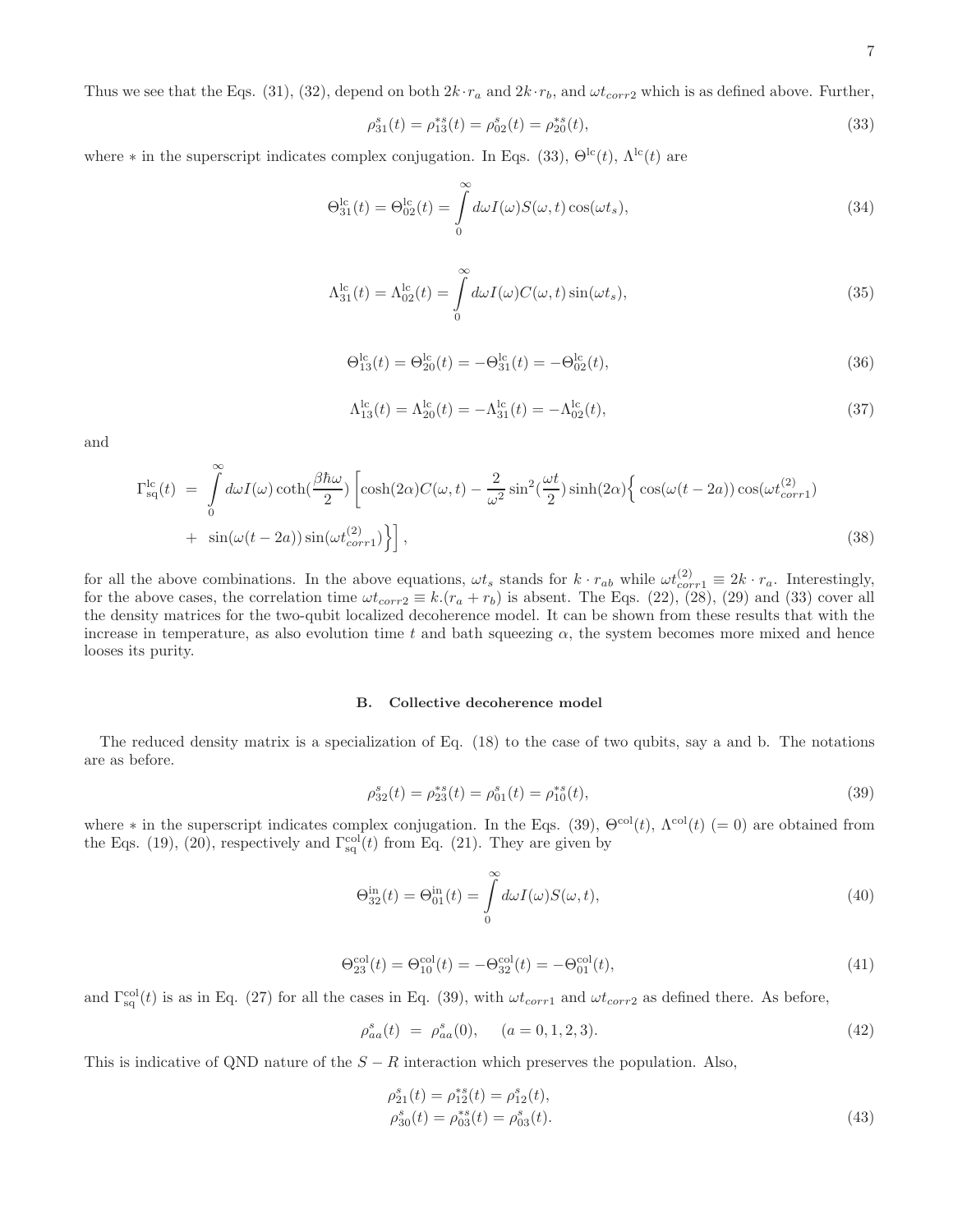In the Eqs. (43),  $\Theta^{\text{col}}(t)$ ,  $\Lambda^{\text{col}}(t)$  and  $\Gamma^{\text{col}}_{\text{sq}}(t)$  are given by

$$
\Theta^{\text{col}}(t) = 0 = \Lambda^{\text{col}}(t),\tag{44}
$$

and

$$
\Gamma_{\text{sq},30}^{\text{col}}(t) = \Gamma_{\text{sq},03}^{\text{col}}(t)
$$
\n
$$
= \int_{0}^{\infty} d\omega I(\omega) \coth\left(\frac{\beta \hbar \omega}{2}\right) \left[4 \cosh(2\alpha) C(\omega, t) - \frac{2}{\omega^{2}} \sin^{2}(\frac{\omega t}{2}) \sinh(2\alpha)\right]
$$
\n
$$
\times \left\{ \cos(\omega(t - 2a)) [\cos(2k \cdot r_{a}) + \cos(2k \cdot r_{b}) + 2 \cos(k \cdot [r_{a} + r_{b}])] + \sin(\omega(t - 2a)) [\sin(2k \cdot r_{a}) + \sin(2k \cdot r_{b}) + 2 \sin(k \cdot [r_{a} + r_{b}])] \right\}, \tag{45}
$$

$$
\Gamma_{\text{sq},21}^{\text{col}}(t) = \Gamma_{\text{sq},12}^{\text{col}}(t)
$$
\n
$$
= -2 \int_{0}^{\infty} \frac{d\omega}{\omega^2} I(\omega) \coth(\frac{\beta \hbar \omega}{2}) \sin^2(\frac{\omega t}{2}) \sinh(2\alpha)
$$
\n
$$
\times \left[ \cos(\omega(t-2a)) [\cos(2k \cdot r_a) + \cos(2k \cdot r_b) - 2 \cos(k \cdot [r_a + r_b])] \right]
$$
\n
$$
+ \sin(\omega(t-2a)) [\sin(2k \cdot r_a) + \sin(2k \cdot r_b) - 2 \sin(k \cdot [r_a + r_b])]]. \tag{46}
$$

It is interesting to note from Eqs. (43), (44) and (46), that for the case of a purely thermal bath with zero bath squeezing,  $\Gamma_{\text{sq},21}^{\text{col}}(t) = \Gamma_{\text{sq},12}^{\text{col}}(t) = 0$ , thereby implying that for these cases, the corresponding density matrix elements do not decay even though they are interacting with the bath. Also, since in a QND  $S - R$  interaction, the diagonal terms  $\rho_{1,1}$  and  $\rho_{2,2}$  do not change, this implies that any state  $\alpha|1\rangle + \beta|2\rangle$  in the subspace span  $\{|1\rangle, |2\rangle\}$  remains invariant, thereby leading to a decoherence-free subspace. Further,

$$
\rho_{31}^s(t) = \rho_{13}^{*s}(t) = \rho_{02}^s(t) = \rho_{20}^{*s}(t),\tag{47}
$$

where  $*$  in the superscript indicates complex conjugation. In Eq. (47),  $\Theta^{\text{col}}(t)$ ,  $\Lambda^{\text{col}}(t)$  (= 0) are

$$
\Theta_{31}^{\text{col}}(t) = \Theta_{02}^{\text{col}}(t) = \int_{0}^{\infty} d\omega I(\omega) S(\omega, t), \qquad (48)
$$

$$
\Theta_{13}^{\text{col}}(t) = \Theta_{20}^{\text{col}}(t) = -\Theta_{31}^{\text{col}}(t) = -\Theta_{02}^{\text{col}}(t),\tag{49}
$$

and  $\Gamma_{\text{sq}}^{\text{col}}(t)$  is as in Eq. (27), with  $2k \cdot r_b \to 2k \cdot r_a$ . The Eqs. (39), (42), (43) and (47) cover all the density matrices for the two-qubit collective decoherence model. As with the localized case, it can be seen that with the increase in temperature, as also evolution time t and bath squeezing  $\alpha$ , the system becomes more mixed and hence looses its purity.

## IV. SYMMETRIES IN THE DYNAMICAL SYSTEM

In this section we consider the two qubit evolution, developed in the previous section from the point of view of some fundamental symmetries. This enables us to view the dynamics from a fresh perspective and is also interesting from its own point of view.

Employing the two-particle index notation used in the previous section, we find that the transformation connecting the initial and final density operations can be given by the following operation

$$
\rho_{ab}(t) = \mathcal{L}_{ab}(t)\rho_{ab}(0). \tag{50}
$$

The non-trivial aspect of the dynamics that this relation represents is that here  $\mathcal L$  represents, not a matrix, but a two-dimensional array, and the multiplication is done element-wise.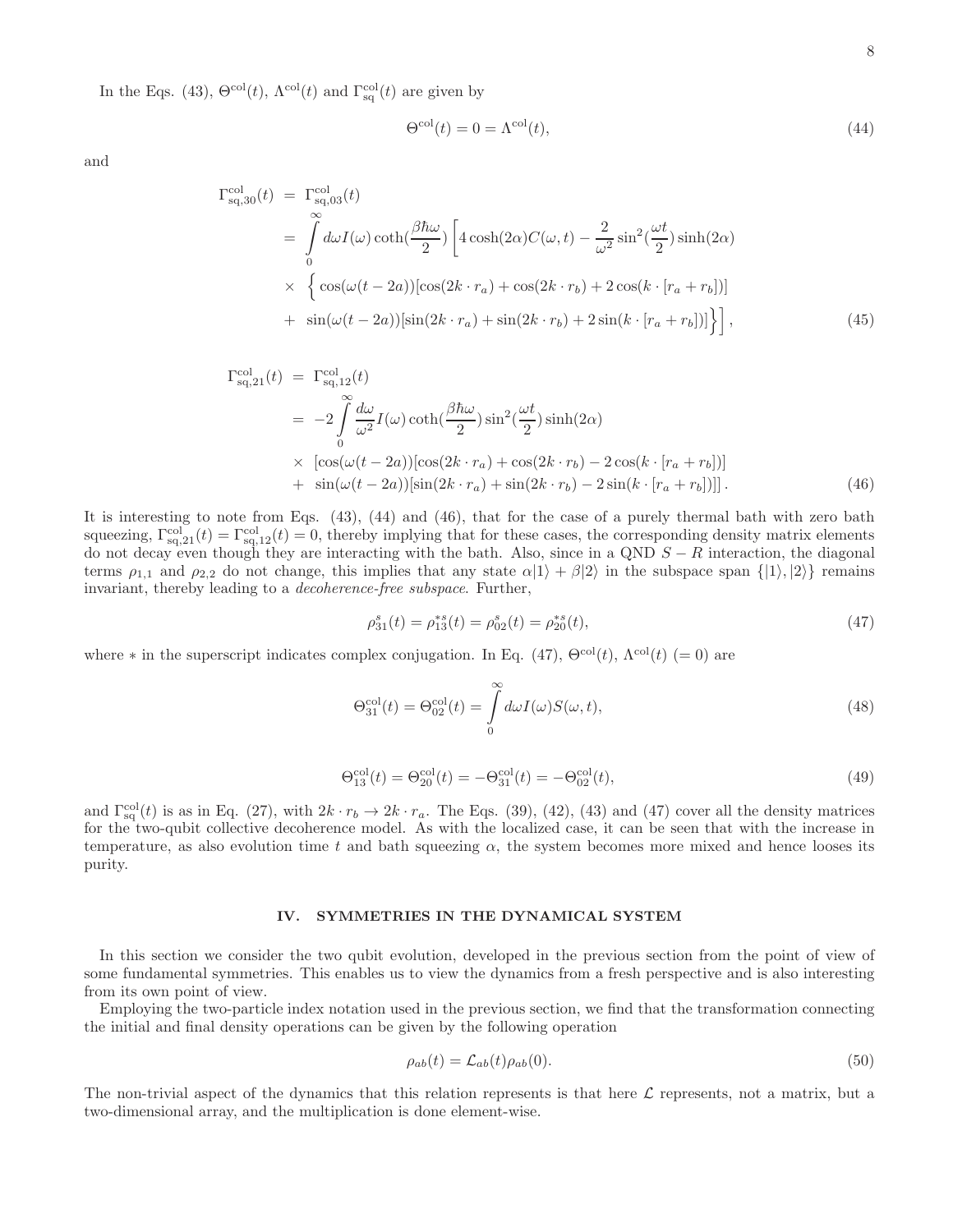$$
\mathcal{L} = \begin{pmatrix} 1 & c_1 & c_2 & c_3 \\ c_1^* & 1 & c_4 & c_5 \\ c_2^* & c_4^* & 1 & c_6 \\ c_3^* & c_5^* & c_6^* & 1 \end{pmatrix} \tag{51}
$$

However, further constraints on the structure of  $\mathcal L$  appear because the dynamical evolution due to QND interaction respects spin-flip symmetry (see Eq. (56) below), which is for example (given for clarity, in the single-qubit notation):

$$
\mathcal{L}_{\frac{1}{2}, -\frac{1}{2}; \frac{1}{2}, \frac{1}{2}} = \mathcal{L}_{-\frac{1}{2}, \frac{1}{2}; -\frac{1}{2}, -\frac{1}{2}}.
$$
\n(52)

This has the effect that  $c_3$  and  $c_4$  are real, which we denote by  $r_1$  and  $r_2$  respectively. Further  $c_2 = c_5^*$  and  $c_1 = c_6^*$ . These are seen by noting that:

$$
c_3 \equiv \mathcal{L}_{e,g} = \mathcal{L}_{g,e}^* = \mathcal{L}_{g,e} = \mathcal{L}_{e,g}^* \equiv c_3^*,
$$
  
\n
$$
c_4 \equiv \mathcal{L}_{s,a} = \mathcal{L}_{a,s}^* = \mathcal{L}_{a,s} = \mathcal{L}_{s,a}^* \equiv c_4^*,
$$
  
\n
$$
c_2 \equiv \mathcal{L}_{e,a} = \mathcal{L}_{a,e}^* = \mathcal{L}_{g,s} = \mathcal{L}_{s,g}^* \equiv c_5^*,
$$
  
\n
$$
c_1 \equiv \mathcal{L}_{e,s} = \mathcal{L}_{s,e}^* = \mathcal{L}_{g,a} = \mathcal{L}_{a,g}^* \equiv c_6^*,
$$
\n(53)

where the first and third equalities in each equation follow from hermiticity. Accordingly, Eq. (51) can be rewritten as:

$$
\mathcal{L} = \begin{pmatrix} 1 & c_1 & c_2 & r_1 \\ c_1^* & 1 & r_2 & c_2^* \\ c_2^* & r_2 & 1 & c_1^* \\ r_1 & c_2 & c_1 & 1 \end{pmatrix},\tag{54}
$$

Consider the operator  $\hat{\mathcal{L}}$  corresponding to  $\mathcal{L}_{i,k}$ , defined by:

$$
\hat{\mathcal{L}} = \sum_{j,k} \mathcal{L}_{j,k} |j\rangle\langle k|, \quad (j,k = 0, 1, 2, 3). \tag{55}
$$

The spin-flip symmetry can be represented by

$$
\Sigma \hat{\mathcal{L}} \Sigma^{\dagger} = \hat{\mathcal{L}}, \quad \Sigma = \sigma_x \otimes \sigma_x. \tag{56}
$$

Since  $\Sigma = (-i\sigma_x) \otimes (i\sigma_x)$ , the above spin-flip symmetry may be described as a rotational symmetry, with angle  $\pi/2$ (resp.  $3\pi/2$ ) in the first (resp. second) qubit coordinate about the x-axis.

## V. AN APPLICATION TO QUANTUM COMMUNICATION: QUANTUM REPEATERS

We now make an application of the two-qubit reduced dynamics obtained from QND system-reservoir interaction to a quantum repeater [34], used for quantum communication over long distances. The efficiency of quantum communication over long distances is reduced due to the effect of noise, which can be considered as a natural open system effect. For distances much longer than the coherence length of a noisy quantum channel, the fidelity of transmission is usually so low that standard purification methods are not applicable. In a quantum repeater set-up, the channel is divided into shorter segments that are purified separately and then connected by the method of entanglement swapping, which is the quantum teleportation [40] of entanglement. This method can be much more efficient than schemes based on quantum error correction, as it makes explicit use of two-way classical communication. The quantum repeater system allows entanglement purification over arbitrary long channels and tolerates errors on the percent level. It requires a polynomial overhead in time, and an overhead in local resources that grows only logarithmically with the length of the channel.

Here we consider the effect of noise, introduced by imperfect local operations that constitute the protocols of entanglement swapping and purification [35], on such a compound channel, and how it can be kept below a certain threshold. The noise process studied is the one obtained from the two-qubit reduced dynamics via a QND interaction, instead of the depolarizing noise considered in [34]. A detailed study of the effect of the two-qubit noise on the performance of a quantum repeater is underway and will be reported elsewhere. Here we treat this problem in a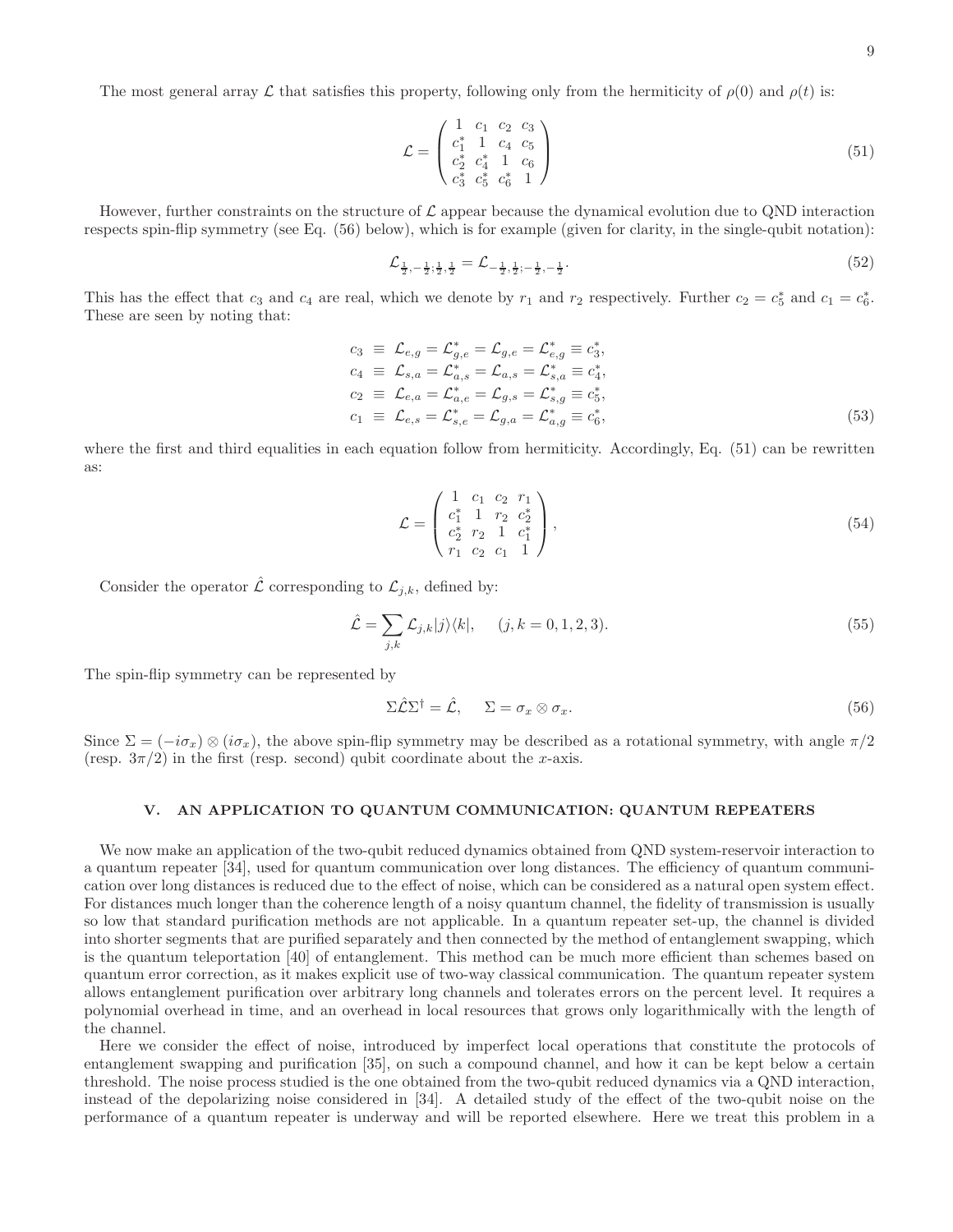

FIG. 1: Fidelity (with respect to the Bell state  $|00\rangle - |11\rangle$ ) as a function of time for a two-qubit system interacting with its environment via a QND interaction. The bold curve corresponds to a finite temperature and no squeezing  $(T = 4, \alpha = 0)$ ; the small-dashed curve corresponds to zero temperature but finite squeezing  $(T = 0, \alpha = 2)$ ; the large-dashed curve corresponds to finite temperature and squeezing  $(T = 4, \alpha = 2)$ . For sufficiently large time, the fidelity approaches  $1/\sqrt{2} \approx 0.707$ .

simplified fashion, and study the applicability and efficiency of entanglement purification protocols in the situation of imperfect local operations.

A quantum repeater involves the two tasks of entanglement swapping, involving Bell-state measurements, and entanglement purification, involving CNOT gates. The Bell-state measurement may be equivalently replaced by a CNOT followed by a projective single-qubit measurement. In entanglement swapping, two distant parties initially not sharing entanglement with each other, but sharing entanglement separately with a third party, become entangled by virtue of a multi-partite measurement by the third party on the latter's two halves of entanglement. Entanglement purification involves two parties employing local operations and classical communication (LOCC) to improve the fidelity F of Einstein-Podolsky-Rosen (EPR) pairs they share, with respect to a maximally entangled state. The local operations involve two-qubit gates such as the CNOT operation, followed by single qubit measurement, and a possible discarding of an EPR pair. Provided  $F > 0.5$ , and at the cost of losing shared (impure) entanglement, the two parties can increase the fidelity of the remaining shared entanglement to

$$
F' = \frac{F^2 + [(1 - F)/3]^2}{F^2 + [2F(1 - F)/3] + (5/9)(1 - F)^2},\tag{57}
$$

where  $F$  and  $F'$  are, respectively, the input and output fidelities (with respect to a Bell state) of the entanglement purification protocol proposed by Bennett et al. [35].

We consider two repeaters in a realistic situation where they are well separated and hence lie in the localized regime of our model. If they initially share a Bell state  $|\psi\rangle \equiv (1/\sqrt{2})(|00\rangle - |11\rangle) \equiv (1/\sqrt{2})(|g\rangle - |e\rangle)$ , a QND interaction will asymptotically drive the state to the maximally mixed state with support in span $\{|g\rangle, |e\rangle\}$ , i.e.,  $\rho_r \equiv (1/2)(|g\rangle\langle g| + |e\rangle\langle e|)$ . The asymptotic fidelity is given by  $F = \sqrt{\langle \psi | \rho_r | \psi \rangle} = \frac{1}{\sqrt{\langle \psi | \rho_r | \psi \rangle}}$  $\frac{1}{2} \approx 0.707$ , a pattern evident from Figure 1. A similar result of course can be given for the other Bell states. Since this value exceeds 0.5, pairs of qubits that start out in a maximally entangled state can always be distilled via the quantum repeater scheme. In all the figures in this article, we consider the initial state to be an equal superposition state, which can be obtained by applying  $H \otimes H$  on the state  $|0\rangle \equiv |-\frac{1}{2}, -\frac{1}{2}\rangle$ , where H is the Hadamard transformation. The figure shows that environmental squeezing, like temperature, impairs fidelity, and can thus not be used to counter thermal effects. This concurrent behavior of squeezing and temperature for QND type of interactions is mirrored also in phase diffusion [37] and the evolution of geometric phase [38].

# VI. CHARACTERIZATION OF MIXED STATE ENTANGLEMENT THROUGH A PROBABILITY DENSITY FUNCTION

As mentioned in the introduction, it is important to determine the entanglement in the two qubit system, if it is to be of utility in quantum information processing. There is, however, no straightforward way of determining the entanglement when the system is in a mixed state since, as is well known, entanglement, as an observable, cannot be represented by a linear hermitian operator. Indeed, it is impossible to capture the information on the entanglement in a mixed state by a single parameter [29], notwithstanding the fact that useful benchmarks such as concurrence and negativity exist . Thus , for instance, negativity and concurrence are not relative monotones.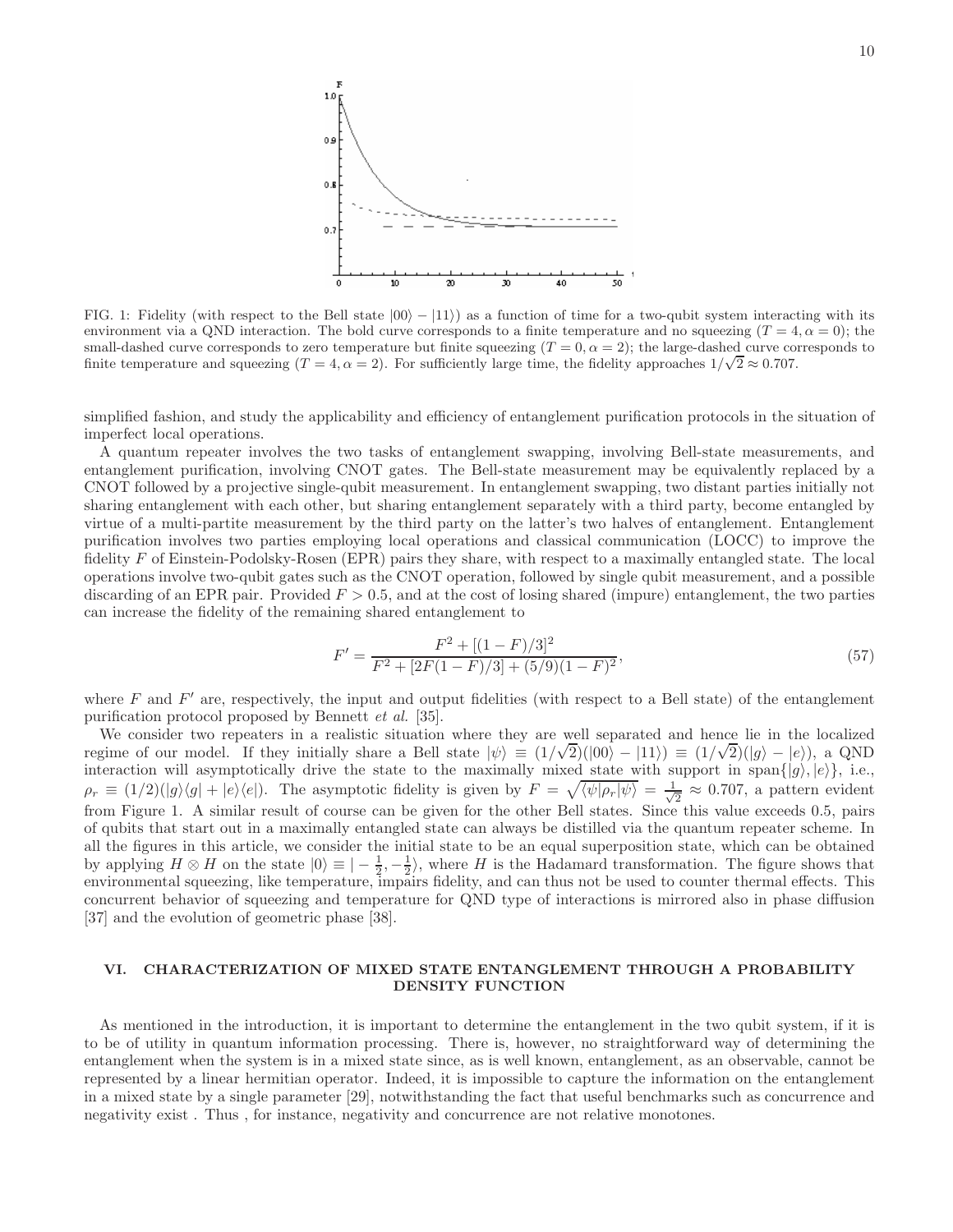For this reason, we employ a recently proposed description of MSE via a probability density function. We also determine the concurrence (negativity for a state can never exceed its concurrence), and show it along with the PDF, for comparison, and to display the extent to which it captures the information on the entanglement in the state.

Here we briefly recapitulate the characterization of mixed state entanglement (MSE) through a PDF as developed in [33]. The basic idea is to express the PDF of entanglement of a given system density matrix (in this case, a two-qubit) in terms of a weighted sum over the PDF's of projection operators spanning the full Hilbert space of the system density matrix. Consider first a system in a state which is a projection operator of dimension d. The pure states correspond to  $d = 1$ , and the completely mixed states to  $d = 4$ . The PDF of a system in a state which is a projection operator  $\rho = \frac{1}{M} \Pi_M$  of rank M is defined as:

$$
\mathcal{P}_{\Pi_M}(\mathcal{E}) = \frac{\int d\mathcal{H}_{\Pi_M} \delta(\mathcal{E}_{\psi} - \mathcal{E})}{\int d\mathcal{H}_{\Pi_M}},\tag{58}
$$

where  $\int d\mathcal{H}_{\Pi_M}$  is the volume measure for  $\mathcal{H}_{\Pi_M}$ , which is the subspace spanned by  $\Pi_M$ . The volume measure is determined by the invariant Haar measure associated with the group of automorphisms of  $\int d\mathcal{H}_{\Pi_M}$ , modulo the stabilizer group of the reference state generating  $\mathcal{H}_{\Pi_M}$ . Thus for a one dimensional projection operator, representing a pure state, the group of automorphisms consists of only the identity element and the PDF is simply given by the Dirac delta. Indeed, if  $\rho = \Pi_1 \equiv |\psi\rangle\langle\psi|$ , the PDF has the form  $\mathcal{P}_{\rho}(\mathcal{E}) = \delta(\mathcal{E} - \mathcal{E}_{\psi})$  thereby resulting in the description of pure state entanglement, as expected, by a single number. The entanglement density of a system in a general mixed state  $\rho$  is given by resolving it in terms of nested projection operators with appropriate weights as

$$
\rho = (\lambda_1 - \lambda_2)\Pi_1 + (\lambda_2 - \lambda_3)\Pi_2 + \dots + (\lambda_{N-1} - \lambda_N)\Pi_{N-1} + \lambda_N\Pi_N
$$
  
\n
$$
\equiv \sum_{M=1}^{N} \Lambda_M\Pi_M, \qquad (59)
$$

where the projections are  $\Pi_M = \sum_{j=1}^M |\psi_j\rangle\langle\psi_j|$ , with  $M = 1, 2, ..., N$  and the eigenvalues  $\lambda_1 \geq \lambda_2 \geq ...$ , i.e., the eigenvalues are arranged in a non-increasing fashion. Thus the PDF for the entanglement of  $\rho$  is given by

$$
\mathcal{P}_{\rho}(\mathcal{E}) = \sum_{M=1}^{N} \omega_M \mathcal{P}_{\Pi_M}(\mathcal{E}),\tag{60}
$$

where the weights of the respective projections  $\mathcal{P}_{\Pi_M}(\mathcal{E})$  are given by  $\omega_M = \Lambda_M/\lambda_1$ . For a two qubit system, the density matrix would be represented as a nested sum over four projection operators,  $\Pi_1$ ,  $\Pi_2$ ,  $\Pi_3$ ,  $\Pi_4$  corresponding to one, two, three and four dimensional projections, respectively, with  $\Pi_1$  corresponding to a pure state and  $\Pi_4$  corresponding to a a uniformly mixed state, is a multiple of the identity operator. The most interesting structure is present in  $\Pi_2$ , the two-dimensional projection, which is characterized by three parameters, viz.  $\mathcal{E}_{cusp}$ , the entanglement at which the PDF diverges,  $\mathcal{E}_{max}$ , the maximum entanglement allowed and  $\mathcal{P}_2(\mathcal{E}_{max})$ , the PDF corresponding to  $\mathcal{E}_{max}$ . The three dimensional projection  $\Pi_3$  is characterized by the parameter  $\mathcal{E}_\perp$ , which parametrizes a discontunity in the entanglement density function curve. By virtue of the convexity of the sum over the nested projections (59), it can be seen that the concurrence of any state  $\rho$  is given by the inequality  $\mathcal{C}_{\rho} \leq (\lambda_1 - \lambda_2)\mathcal{C}_{\Pi_1} + (\lambda_2 - \lambda_3)\mathcal{C}_{\Pi_2}$ . Thus while the concurrence for a three and four dimensional projection is identically zero, through the PDF one is able to make a statement about the entanglement content of states which span these spaces. Also, as pointed out in [33], in the case of NMR quantum computation, concurrence and negativity are zero, whereas the PDF is able to elucidate the role of entanglement utilized by the NMR operations. These features as well as the fact that the PDF (60) enables us to study entanglement of a physical state by exploiting the richness inherent in the subspaces spanned by the system Hilbert space makes the PDF an attractive statistical and geometric characterization of entanglement. We provide an explicit illustration of this in the next section.

#### VII. ENTANGLEMENT ANALYSIS

In this section, we will study the development of entanglement in the two qubit system, both for the localized as well as the collective decoherence model. Recall that concurrence [30] is defined as

$$
C = \max(0, \sqrt{\lambda_1} - \sqrt{\lambda_2} - \sqrt{\lambda_3} - \sqrt{\lambda_4}), \tag{61}
$$

where  $\lambda_i$  are the eigenvalues of the matrix

$$
R = \rho \tilde{\rho},\tag{62}
$$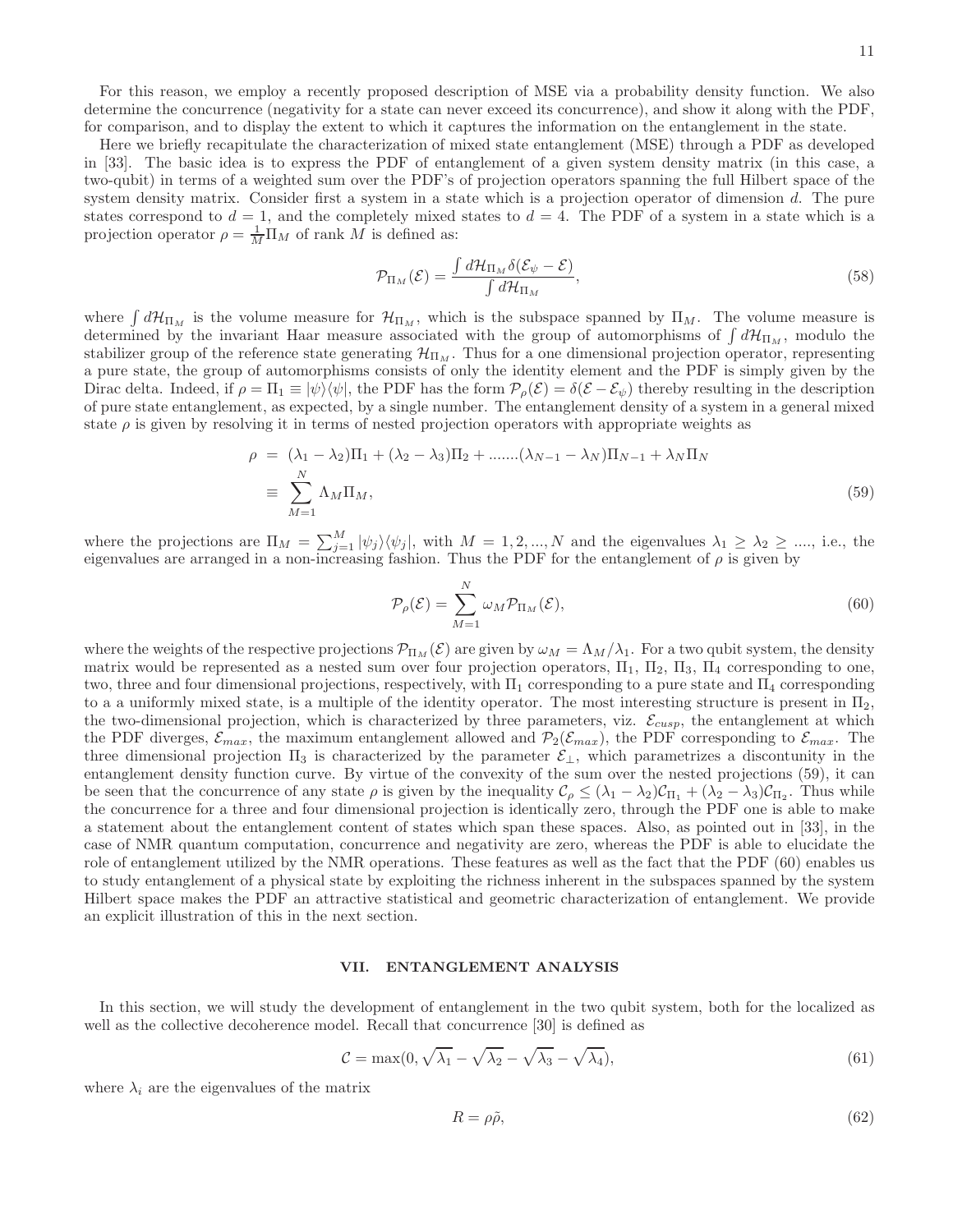

FIG. 2: Concurrence C (61) as a function of time of evolution t at  $T = 5.0$  and bath squeezing parameter  $\alpha$  (17) equal to 0, 0.5, 1.0, corresponding to the bold, dashed and dotted curves, respectively. Figure (a) refers to the localized decoherence model and (b) the collective decoherence model.

with  $\tilde{\rho} = \sigma_y \otimes \sigma_y \rho^* \sigma_y \otimes \sigma_y$  and  $\sigma_y$  is the usual Pauli matrix. C is zero for unentangled states and one for maximally entangled states. In the above expression, it is implicitly assumed that  $\rho$  is expressed in a seperable basis.

In figure  $(2 \text{ (a)}),$  we plot the concurrence  $(61)$  with respect to time for the case of the localized decoherence model, while figure  $(2 \text{ (b)})$  depicts the temporal behavior of concurrence for the collective decoherence model, for different bath squeezing parameters. In all figures in this article,  $kr_{12}$  is set equal to 1.1 for the localized decoherence model and 0.05 for the collective model. It is clearly seen from the figures that the two qubit system is initially unentangled, but with time there is a build up of entanglement between them as a result of their interaction with the bath. Also the entanglement builds up more quickly in the collective decoherence model when compared to the localized model. This is expected as the effective interaction between the two qubits is stronger in the collective case. Another interesting feature that can be inferred from figure (2 (a)) is the phenomena of entanglement birth and death [41] in the localized decoherence model. Figure (2 (b)) exhibits entanglement death followed by revival, in the collective decoherence model. It is clear from the figures that bath squeezing retards the dynamical generation of entanglement. However, interestingly, it is observed that the disentanglement time is the same for different bath squeezing parameters, as in figure  $(2 (b))$ , while it varies for the independent decoherence model, figure  $(2 (a))$ . This indicates a kind of robustness of the phenomena of disentanglement with respect to bath squeezing, in the collective regime.

There have been a number of investigations in the phenomena of entanglement sudden death and revival. In [42] a study of entanglement sudden death and revival was made between two isolated atoms each in its own lossless Jaynes-Cummings cavity, while in [43] the evolution of entanglement was studied via information exchange between subsystems rather than decoherence. Thus these studies revealed features of the dynamics of entanglement generation in the absence of decoherence. In another study [44] was revealed the interesting effect that irreversible spontaneous decay, due to interaction with a vacuum bath, can have on the revival of entanglement between two qubits with the collective decoherence regime being most conducive to the revival of entanglement. Even though this work involved a dissipative system-bath interaction, this conclusion is supported here, for QND interactions, as the generation of entanglement is seen to be much more effective in the collective regime when compared to the independent one. The effect of non-Markovian influences, due to a dissipative interaction, on the dynamics of entanglement between two qubits was studied in [45] for the localized decoherence model and in [46] for the collective regime. Here our study concentrates on QND interactions and localized as well as collective regimes are treated under a common footing.

Now we take up the issue of entanglement from the perspective of the PDF as in Eq. (60). In figures (3 (a)) and (b), we plot the weights  $\omega_1, \omega_2, \omega_3$  and  $\omega_4$  (60) of the entanglement densities of the projection operators of the various subspaces which span the two qubit Hilbert space with respect to  $T$  for the localized and collective decoherence models, respectively. As can be seen from both the figures, with increase in temperature T, the weight  $\omega_1$ , depicting the pure state component monotonically decreases, while the other weights start from zero at  $T = 0$  and increase. Eventually, the weight  $\omega_4$  depicting a maximally mixed state would be expected to dominate, though for the parameter range used in the plots, this feature is not seen. This feature of the dynamics of the reduced two-qubit system, specially in the case of the collective decoherence model, has an interesting application which will be discussed in detail in Section VIII where it will be seen to obey an effective temperature dependent Hamiltonian, bringing out the persistence of entanglement even at finite temperatures. In the case of the collective decoherence model, the weights  $\omega_2$  and  $\omega_3$  have a greater growth than that for the localized decoherence model, depicting the greater entanglement development in the collective model as is also borne out by the concurrence plots in figure (2).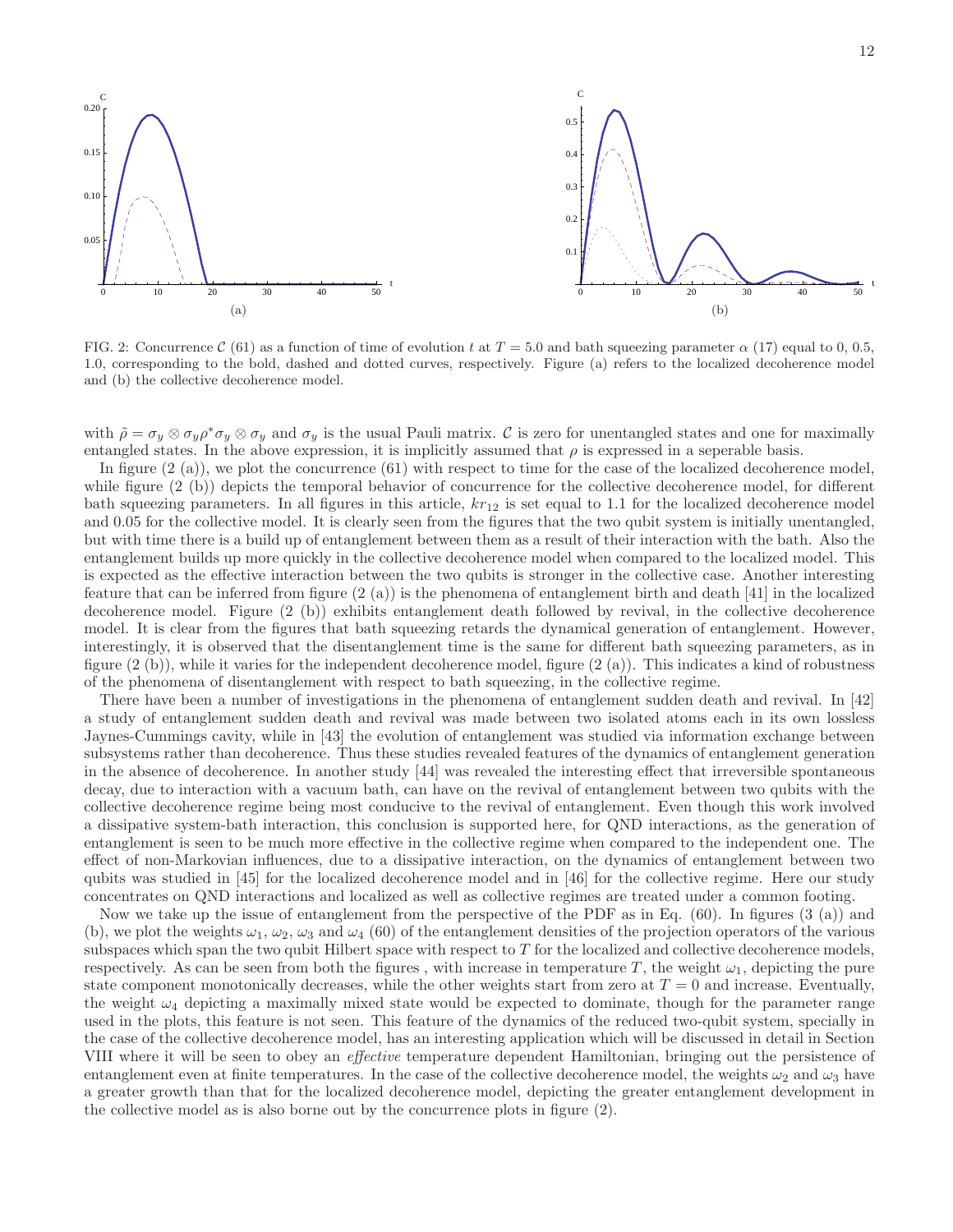

FIG. 3: The weights (60) as a function of T, with an evolution time  $t = 5$  and bath squeezing parameter  $\alpha$  (17) equal to 0.2. Figure (a) refers to the localized decoherence model and (b) the collective decoherence model. In both the figures, the bold curve corresponds to the weight  $\omega_1$ , while the large-dashed, small-dashed and dotted curves correspond to the weights  $\omega_2$ ,  $\omega_3$ and  $\omega_4$ , respectively.

As explained in Section VI, the characterization of MSE for a two qubit system via the PDF involves the distribution functions of four projection operators,  $\Pi_1$ ,  $\Pi_2$ ,  $\Pi_3$ ,  $\Pi_4$  corresponding to one, two, three and four dimensional projections, respectively. These will be represented here as  $\mathcal{P}_1(\mathcal{E}), \mathcal{P}_2(\mathcal{E}), \mathcal{P}_3(\mathcal{E})$  and  $\mathcal{P}_4(\mathcal{E}),$  respectively. Also, as discussed above,  $P_4(\mathcal{E})$  would be universal for the two qubit density matrices and would involve the Haar measure on  $SU(4)$  [33, 47].

Consideration of the  $\mathcal{P}_2(\mathcal{E})$  and  $\mathcal{P}_3(\mathcal{E})$  density functions for some representative states of the two qubit system, both for the localized as well as collective decoherence models, enables us to compare the entanglement in the respective subspaces of the system Hilbert space. The details of these density functions for different parameters, pertaining to the two-qubit reduced dynamics, have been presented in [48].

Figures (4 (a)) and (b) give the full density function  $P(\mathcal{E})$  for the localized and collective decoherence models, respectively, with a bath evolution time  $t = 10.0$  and  $T = 50.0$ . For these conditions, the value of concurrence (61) is 0, which would indicate a complete breakdown of entanglement. This would be expected as with the increase in the bath temperature T, the effect of entanglement would be destroyed quickly. This is partially borne out by the fact that for this case  $\mathcal{C}_{\Pi_2} = 0$ . However, as seen from figure (4 (b)), the PDF for the full density function still exhibits a rich entanglement structure, coming principally from the contributions from the one and three dimensional projections. In contrast, figure  $(4 \text{ (a)}),$  for the localized decoherence model, exhibits the Haar measure on  $SU(4)$  and thus represents a maximally mixed state.

Figures (5) represents the full density function  $P(\mathcal{E})$  for the localized decoherence model with an evolution time  $t = 10.0, T = 20.0$  and bath squeezing parameter  $\alpha$  equal to 0.2, figure (a), and equal to 0 in figure (b). This case is interesting since it is analogous to that discussed in [33] for NMR quantum computation where concurrence would be zero, and the excess of entangled states over the unpolarized background (exhibited by the uniform distribution coming from the density function  $\Pi_4$ , related to the fourth dimensional projection) is exploited as a resource allowing for non-trivial gate operations, thus depicting pseudopure states over the four dimensional background, with the excess being the "deviation density matrix". A comparison of the two figures shows that the generation of entanglement is greater for the case of zero bath squeezing, as in figure (b), when compared to the case of finite bath squeezing, figure (a).

## VIII. EFFECTIVE TEMPERATURE DEPENDENT DYNAMICS IN THE COLLECTIVE DECOHERENCE MODEL: A BRIEF DISCUSSION

In a QND  $S - R$  interaction, the reduced density matrix of the system does not approach a unique distribution asymptotically [5]. It turns out that the PDF for the full density function (for the collective decoherence model) exhibits a rich entanglement structure, coming principally from the contributions from the one and three dimensional projections which carry equal weights. This feature is seen to persist for higher temperatures and evolution times, for the collective decoherence model, with the weights of the subspaces spanned by the four projection operators of the PDF remaining intact. From this emerges the fact that for the collective decoherence model, studied here, as the effect of the bath on the system increases, the PDF instead of becoming uniform, as expected, gets distributed between the subspaces spanned by the one and three dimensional projection operators suggesting a tendency of the system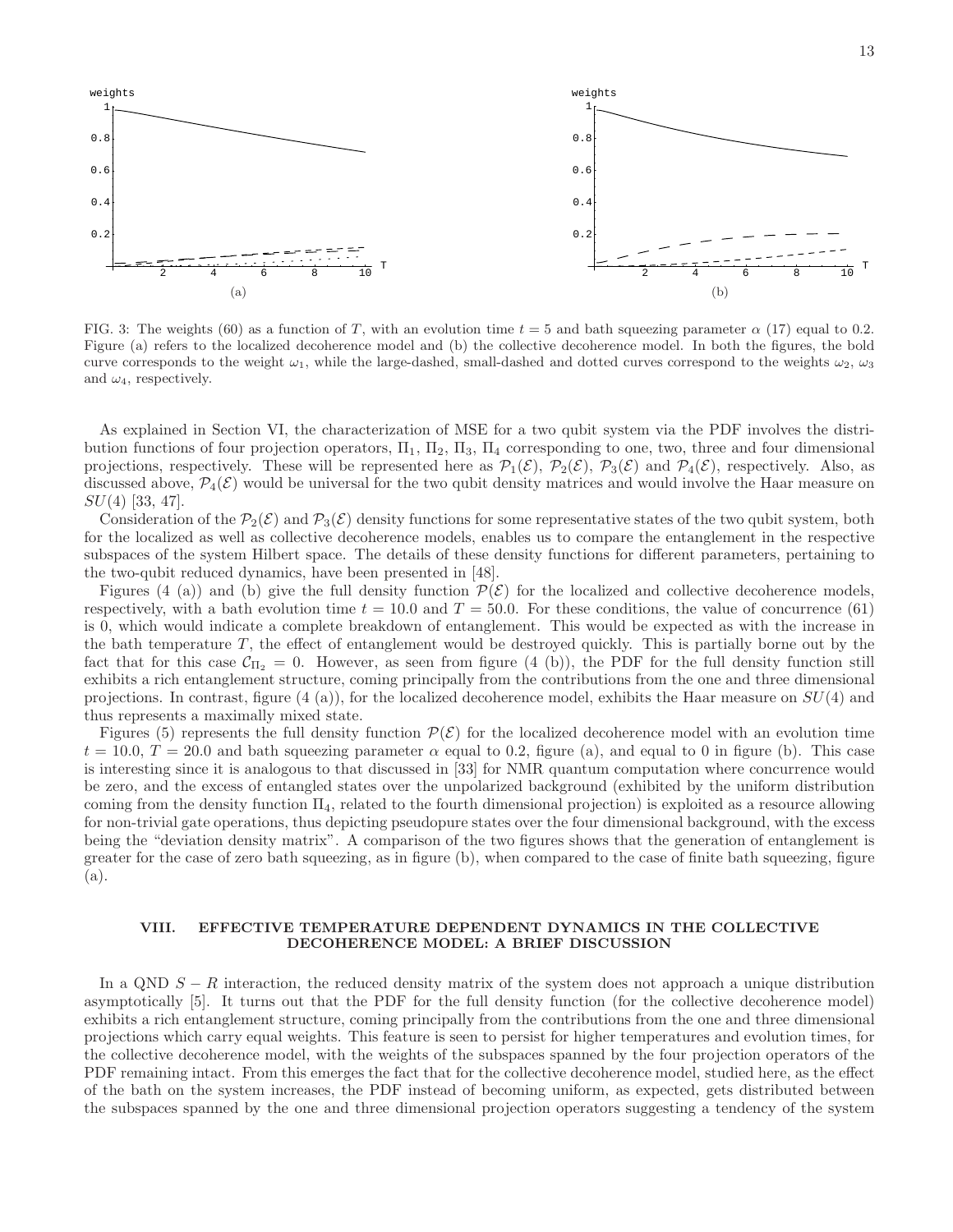

FIG. 4: The full density function  $\mathcal{P}(\mathcal{E})$  (60) with respect to the entanglement  $\mathcal{E}$  for an evolution time  $t = 10.0$ ,  $T = 50.0$ and bath squeezing parameter  $\alpha$  equal to 0.2. Figure (a) refers to the localized decoherence model and (b) to the collective decoherence model.



FIG. 5: The full density function  $\mathcal{P}(\mathcal{E})$  (60) with respect to the entanglement  $\mathcal E$  for the localized decoherence model with an evolution time  $t = 10.0$ ,  $T = 20.0$  and bath squeezing parameter  $\alpha$  equal to 0.2 (figure (a)) and 0 (figure (b)).

to resist randomization. We may ask if the description of the mixed state entanglement in terms of the probability density function which we employ here can throw, as a nontrivial application, light on the effective dynamics of the two qubit system. It has been seen in earlier studies that such a state of affairs would be encountered if the effect of the bath is not a counterpart of the collision term (in a Boltzmann equation), but is more like a Vlasov term, causing long range mean field contributions [49]. We analyse our system in detail below.

Indeed, from the numerical results, it is not difficult to see that the effect of the bath can be mapped to a  $T$  dependent effective hamiltonian whose energy eigenvalues scale with temperature. The eigenstates are given by the standard Bell states with the ground state being  $|B_1\rangle = \frac{1}{\sqrt{2}}$  $\frac{1}{2}(|01\rangle + |10\rangle)$  while the orthogonal singlet state  $(|B_4\rangle = \frac{1}{\sqrt{2}}$  $\frac{1}{2}(|01\rangle - |10\rangle))$ is the highest energy state, and is practically decoupled (with no population). The next excited state is degenerate, with two Bell states  $(|B_2\rangle = \frac{1}{\sqrt{2}}$  $\frac{1}{2}(|00\rangle - |11\rangle), |B_3\rangle = \frac{1}{\sqrt{2}}$  $\frac{1}{2}(|00\rangle + |11\rangle)$  spanning the two dimensional subspace. Thus it follows that the effective temperature dependent hamiltonian is given by

$$
H_{\text{eff}} = \sum_{i=1}^{4} E_i(\beta) |B_i\rangle\langle B_i|,
$$

where  $|B_1\rangle$ ,  $|B_2\rangle\langle B_2| + |B_3\rangle\langle B_3| = |00\rangle\langle 00| + |11\rangle\langle 11|$  and  $|B_4\rangle$  are the Bell states, as defined above, with eigenvalues  $\lambda_1 = 0.5, \lambda_2 = \lambda_3 = 0.25$  and  $\lambda_4 \approx 0$ , respectively. Since the Bell states are completely entangled, the effective hamiltonian has no linear terms in the qubit polarizations and has the form

$$
H_{eff} \sim \frac{\ln(2)}{2\beta} (1 - (-\sigma_x^{(1)} \sigma_x^{(2)} + \sigma_y^{(1)} \sigma_y^{(2)} - \sigma_z^{(1)} \sigma_z^{(2)})) + \frac{\ln(4)}{\beta} (\frac{1}{2} + 2\sigma_z^{(1)} \sigma_z^{(2)}), \tag{63}
$$

in writing which the singlet term has been dropped, as it is energetically very far separated from the other three levels. The above analysis places in perspective the surprising result that although the system is evolving, through the effective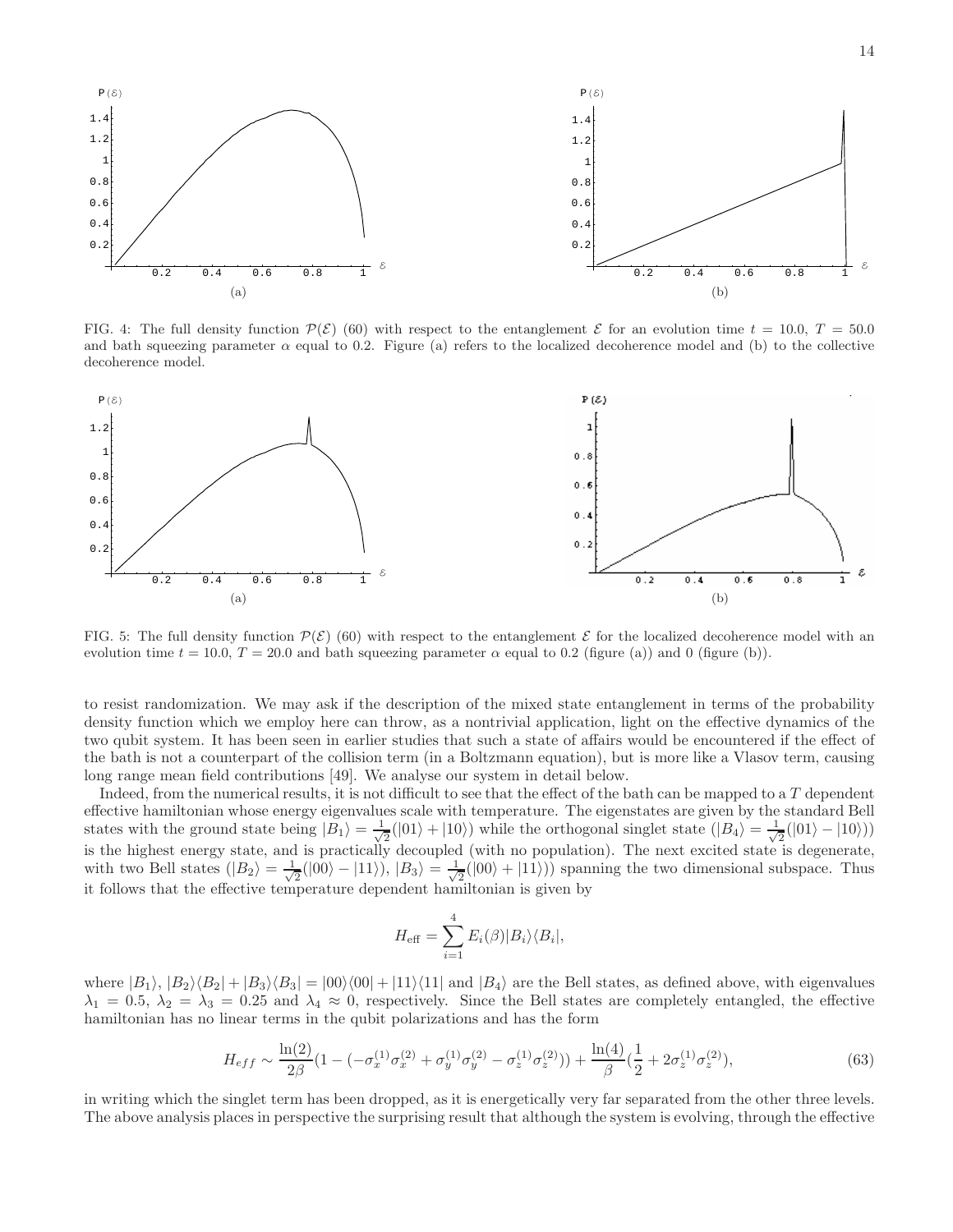Hamiltonian, the entanglement density function remains practically restricted to the 3-dimensional subspace, with a large contribution from a Bell state, as the signal with the 3-dimensional background acting as noise. The restriction of the effective dynamics from four to three levels is also seen in the case of two qubit evolution via a dissipative  $S - R$  interaction with a thermal bath initially at  $T = 0$  [50], for the collective decoherence model. However, there the reason for it is simply given by the fact that for the above conditions, the coupling term connecting one of the levels to the others goes to zero, thereby reducing the dynamics to that between three levels.

An interesting analog of the discussion in this Section comes in the work presented in [51]. There it was shown by the authors that for the scenario where there exists a system consisting of three subsystems with the first and the third interacting with each other via their interactions with the mediating second subsystem, a signature of entanglement between the first and the third subsystems is the degeneracy in the ground state of the system. Here we have a similar situation with the two qubits interacting with a bath which in turn mediates the inter-qubit interaction. From our effective Hamiltonian  $H_{eff}$ , we see that the first excited state (not the ground state), spanned by the Bell states  $|B_2\rangle$ and  $|B_3\rangle$ , is degenerate and the system exhibits a strong entanglement even at finite temperatures. Another work by the same authors  $[52]$ , studied the persistence of mixed state entanglement at finite  $T$ . This would be important as quantum effects can be expected to dominate in regions where entanglement is nonzero. They considered the transverse Ising model and studied the two-site entanglement, using concurrence as the entanglement measure, and found appreciable entanglement in the system at finite  $T$  above the ground state energy gap, one of their motivations being the influence of nearby critical points to the finite  $T$  entanglement. The persistence of entanglement in a twoqubit system interacting with the bath via a purely dephasing interaction (QND) would suggest a broad applicability of these concepts, thereby highlighting the interconnection of ideas of quantum information to quantum statistical mechanics.

## IX. CONCLUSIONS

In this article, we have analyzed in detail the dynamics of entanglement in a two-qubit system interacting with its environment via a purely dephasing QND  $S - R$  interaction. The system and reservoir are initially assumed to be separable with the reservoir being in an initial squeezed thermal state. Since the resulting dynamics becomes mixed, in order to analyze the ensuing entanglement, we have made use of a recently introduced measure of mixed state entanglement via a PDF. This enables us to give a statistical and geometrical characterization of entanglement.

After developing the general dynamics of N qubits interacting with their bath (reservoir) via a QND  $S - R$ interaction, we specialized to the two-qubit case for applications. Due to the position dependent coupling of the qubits with the bath, the dynamics could be naturally divided into a localized and collective decoherence regime, where in the collective decoherence regime, the qubits are close enough to feel the bath collectively. We analyzed the open system dynamics of the two qubits, both for the localized as well as the collective regimes and saw that in the collective regime, there emerges the possibility of a decoherence-free subspace for the case of zero bath squeezing. Interestingly, the dynamics was found to obey a non-trivial spin-flip symmetry operation. The existence of the nontrivial spinflip symmetry would explain the emergence of a decoherence-free subspace (DFS) [53], thereby providing a concrete instance of a DFS. We made an application of the two-qubit system to a simplified model of a quantum repeater, which can be adapted for quantum communication over long distances.

We then made an analysis of the two-qubit entanglement for different bath parameters. We analyzed both concurrence as well as the PDF by finding the entanglement content of the various subspaces that span the two-qubit Hilbert space. The analysis of concurrence revealed the interesting feature of so called entanglement birth and death in the localized decoherence model, while the collective model saw a subsequent revival of entanglement. Reservoir squeezing was seen to hinder the generation of entanglement, though the process of disentanglement, as seen from concurrence, was robust, in the collective regime, against the effects of squeezed bath. Although the PDF agrees qualitatively in its predictions with concurrence, it is able to extract more information out of the system as a result of its statisticalgeometrical nature. Thus we were able to consider an example analogous to NMR quantum computation, wherein the concurrence would be zero, and the excess of entangled states over the unpolarized background is exploited as a resource allowing for non-trivial quantum information processing. For the collective decoherence model the PDF for the full density function exhibits a rich entanglement structure, coming principally from the contributions from the one and three dimensional projections which carry equal weights thereby suggesting a tendency of the system to resist randomization. This feature is seen to persist even for higher temperatures and evolution times with the weights of the subspaces spanned by the four projection operators of the PDF remaining intact. The probability density description of entanglement sheds light on the underlying dynamics thereby enabling us to give an effective T dependent dynamics in the collective decoherence regime. A comparison of this with some related works suggests the applicability of quantum information theoretic ideas to quantum statistical mechanical systems.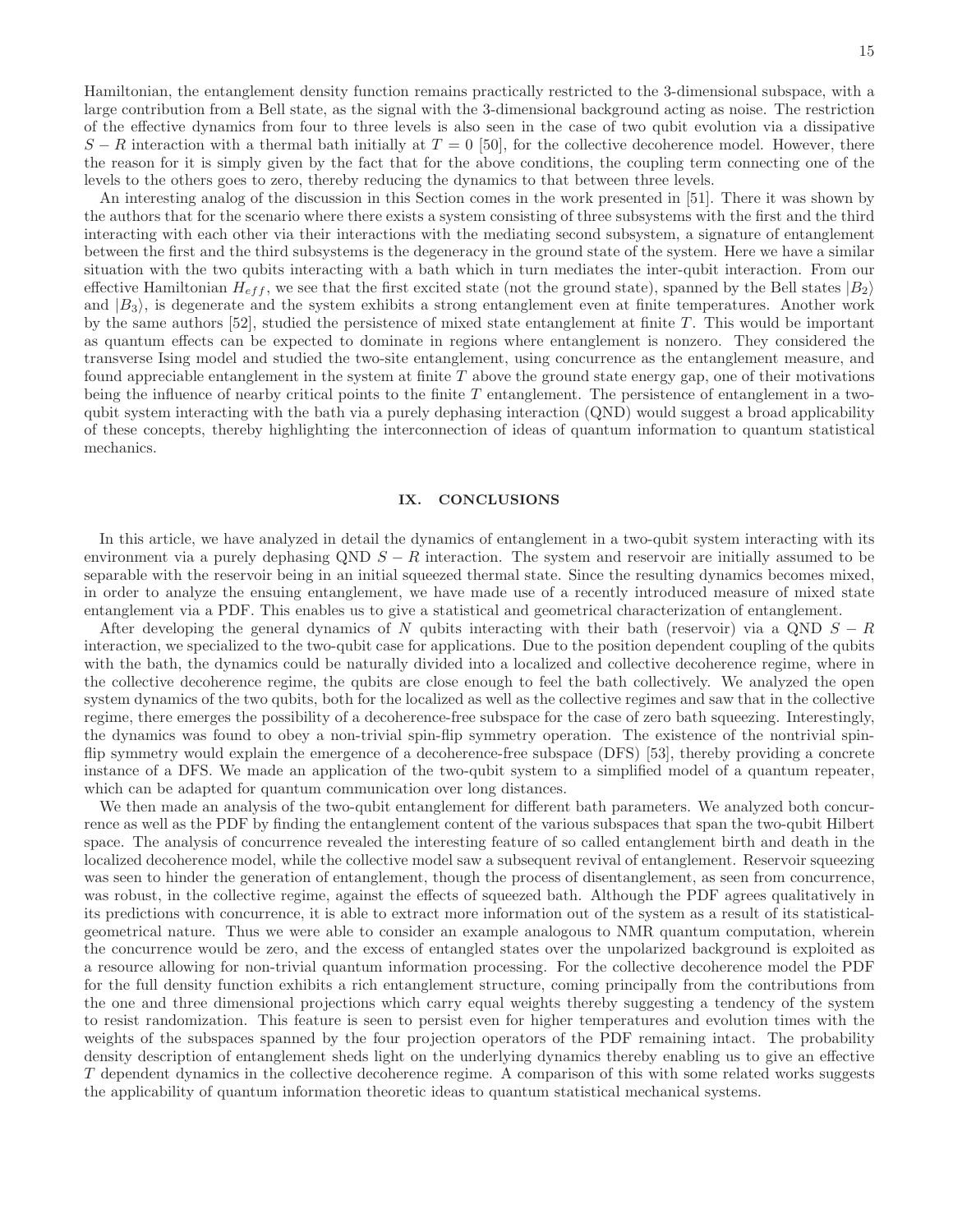We wish to thank Shanthanu Bhardwaj for numerical help.

- [1] W. H. Louisell, *Quantum Statistical Properties of Radiation* (John Wiley and Sons, 1973).
- [2] A. O. Caldeira and A. J. Leggett, Physica A 121, 587 (1983).
- [3] W. H. Zurek, Phys. Today 44, 36 (1991); Prog. Theor. Phys. 87, 281 (1993).
- [4] G. L. Ingold, arXiv:0208026.
- [5] S. Banerjee and R. Ghosh, J. Phys. A: Math. Theo. 40, 13735 (2007); eprint quant-ph/0703054.
- [6] V. B. Braginsky, Yu. I. Vorontsov and K. S. Thorne, Science 209, 547 (1980).
- [7] V. B. Braginsky and F. Ya. Khalili, in *Quantum Measurements*, edited by K. S. Thorne (Cambridge University Press, Cambridge, 1992).
- [8] D. F. Walls and G. J. Milburn, *Quantum Optics* (Springer, Berlin, 1994).
- [9] W. H. Zurek, in *The Wave-Particle Dualism*, edited by S. Diner, D. Fargue, G. Lochak and F. Selleri (D. Reidel Publishing Company, Dordrecht, 1984).
- [10] C .M. Caves, K. D. Thorne, R. W. P. Drever, V. D. Sandberg and M. Zimmerman, Rev. Mod. Phys. 52, 341 (1980).
- [11] M. F. Bocko and R. Onofrio, Rev. Mod. Phys. 68, 755 (1996).
- [12] E. Andersson and D. K. L. Oi, Phys. Rev. A 77, 0520104 (2008).
- [13] C. J. Myatt, B. E. King, Q. A. Turchette, C. A. Sackett, *et al.*, Nature 403, 269 (2000).
- [14] Q. A. Turchette, C. J. Myatt, B. E. King, C. A. Sackett, *et al.*, Phys. Rev. A 62, 053807 (2000).
- [15] G. J. Pryde, J. L. O'Brien, A. G. White, *et al.*, Phys. Rev. Lett. 92, 190402 (2004); J. L. O'Brien, G. J. Pryde, A. G. White, *et. al.*, Nature 426, 264 (2003).
- [16] R. Onofrio and L. Viola, Phys. Rev. A 58, 69 (1998).
- [17] J. S. Bell, Physics 1, 195 (1964).
- [18] M. Nielsen and I. Chuang, *Quantum Computation and Quantum Information* (Cambridge University Press, Cambridge, 2000).
- [19] P. Shor, SIAM Journal of Computing 26, 1484 (1997); L. K. Grover, Phys. Rev. Lett. 79, 325 (1997).
- [20] S. Calderbank and P. Shor, Phys. Rev. A 54, 1098 (1996); A. Steane, Proc. Roy. Soc., London, Ser. A 452, 2551 (1996).
- $[21]$  A. Beige, D. Braun, B. Tregenna and P. L. Knight, Phys. Rev. Lett. 85, 1762 (2000).
- [22] M. Fleischhauer, S. F. Yelin and M. D. Lukin, Opt. Commun. 179, 395 (2000).
- [23] S. Schneider and G. J. Milburn, Phys. Rev. A **65**, 042107 (2002).
- [24] H.-P. Breuer and F. Petruccione, *The Theory of Open Quantum Systems* (Oxford University Press 2002).
- [25] H. Carmichael, *An Open Systems Approach to Quantum Optics* (Springer 1993).
- [26] M. P. Almeida, F. de Melo, M. Hor-Meyll, A. Salles, *et al.*, Science 316, 579 (2007); A. Salles, F. Melo, M. P. Almeida, M. Hor-Meyll, *et al.*, arXiv:0804.4556.
- [27] R. Srikanth and S. Banerjee, Phys. Rev. A 77, 012318 (2008); arXiv:0707.0059.
- [28] I. Bengtsson and K. Zyczkowski, *Geometry of Quantum States: An Introduction to Quantum Entanglement* (Cambridge University Press, Cambridge, 2006).
- [29] C. H. Bennett, D. P. DiVincenzo, J. A. Smolin and W. K. Wootters, Phys. Rev. A 54, 3824 (1996).
- [30] W. K. Wootters, Phys. Rev. Lett. 80, 2245 (1998).
- [31] F. Mintert, A. R. R. Carvalho, M. Kus and A. Buchleitner, Phys. Reports 415, 207 (2005).
- [32] R. F. Werner, Phys. Rev. A 40, 4277 (1989).
- [33] S. Bhardwaj and V. Ravishankar, Phys. Rev. A 77, 022322 (2008).
- [34] H.-J. Briegel, W. Dür, J. I. Cirac and P. Zoller, Phys. Rev. Lett. 81, 5932 (1998); W. Dür, H.-J. Briegel, J. I. Cirac, and P. Zoller, Phys. Rev. A 59, 169 (1999).
- [35] C. H. Bennett, G. Brassard, S. Popescu, B. Schumacher *et al.*, Phys. Rev. Lett. 76,722 (1996).
- [36] J. H. Reina, L. Quiroga and N. F. Johnson, Phys. Rev. A 65, 032326 (2002).
- [37] S. Banerjee, J. Ghosh and R. Ghosh, Phys. Rev. A 75, 062106 (2007); eprint quant-ph/0703055.
- [38] S. Banerjee and R. Srikanth, Eur. Phys. J. D 46 335 (2008); eprint quant-ph/0611161.
- [39] C. M. Caves and B. L. Schumacher, Phys. Rev. A 31, 3068 (1985); B. L. Schumacher and C. M. Caves, Phys. Rev. A 31, 3093 (1985).
- [40] C. H. Bennett, G. Brassard, C. Crépeau, R. Josza, A. Peres and W. K. Wootters, Phys. Rev. Lett. 70, 1895 (1993).
- [41] T. Yu and J. H. Eberly, Science **323**, 598 (2009).
- [42] M. Yonac, T. Yu and J. H. Eberly, J. Phys. B: At. Mol. Opt. Phys. 39, S621 (2006).
- [43] M. Yonac, T. Yu and J. H. Eberly, J. Phys. B: At. Mol. Opt. Phys. 40, S45 (2007).
- [44] Z. Ficek and R. Tanas, Phys. Rev. A **74**, 024304 (2006).
- [45] B. Bellomo, R. Lo Franco and G. Compagno, Phys. Rev. A 77, 032342 (2008).
- [46] S. Maniscalco, F. Francica, R. L. Zaffino, N. L. Gullo and F. Plastina, Phys. Rev. Lett. 100, 090503 (2008).
- [47] T. E. Tilma, M. Byrd and E. C. G. Sudarshan, J. Phys. A: Math. Gen. 35, 9255 (2002).
- [48] S. Banerjee, V. Ravishankar and R. Srikanth, arXiv:0810.5034.